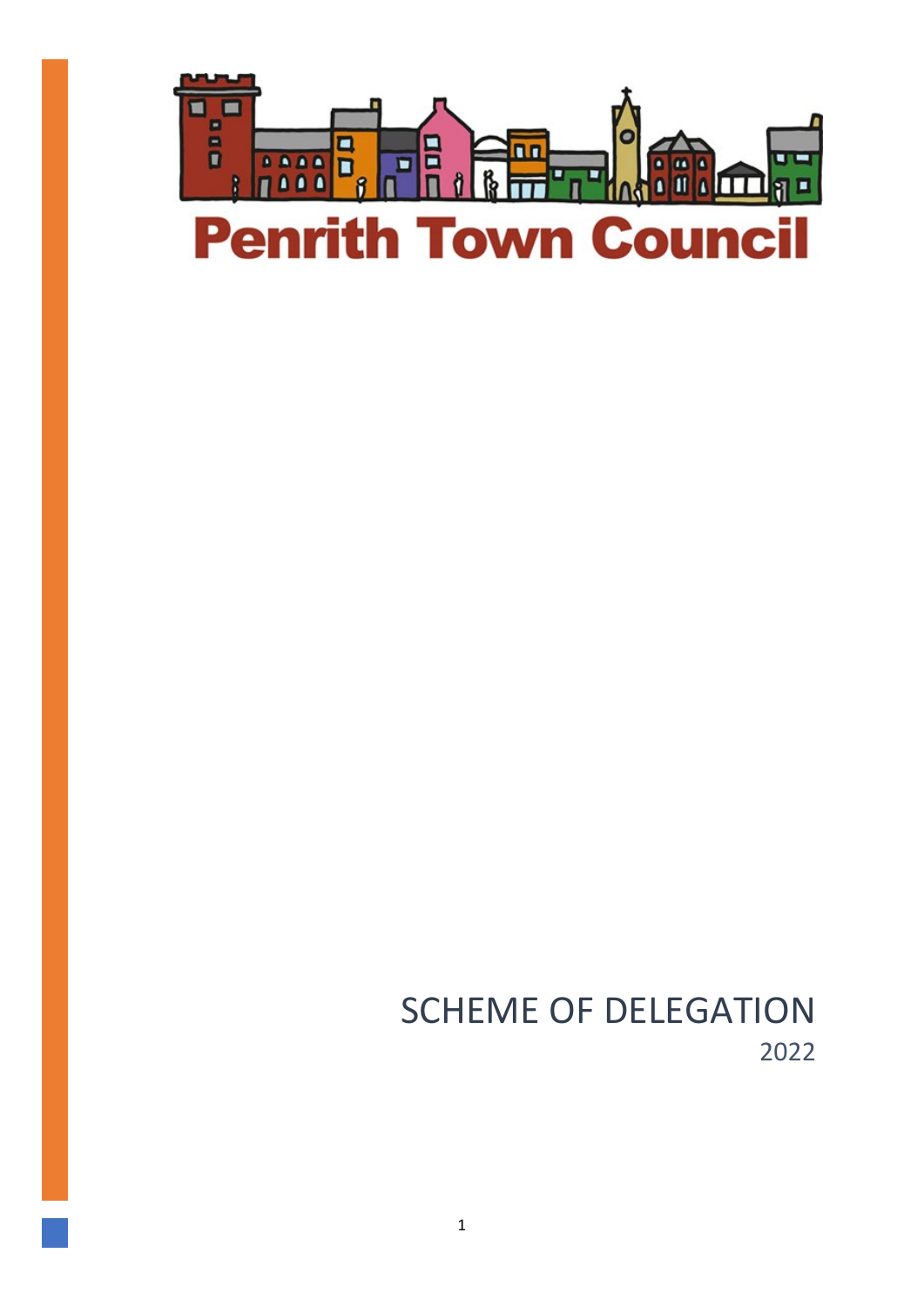# CONTENTS

| 1.  |  |  |
|-----|--|--|
| 2.  |  |  |
| 3.  |  |  |
| 4.  |  |  |
| 5.  |  |  |
| 6.  |  |  |
| 7.  |  |  |
| 8.  |  |  |
| 9.  |  |  |
| 10. |  |  |
| 11. |  |  |
| 12. |  |  |
|     |  |  |
|     |  |  |
|     |  |  |
|     |  |  |
|     |  |  |
|     |  |  |
|     |  |  |
|     |  |  |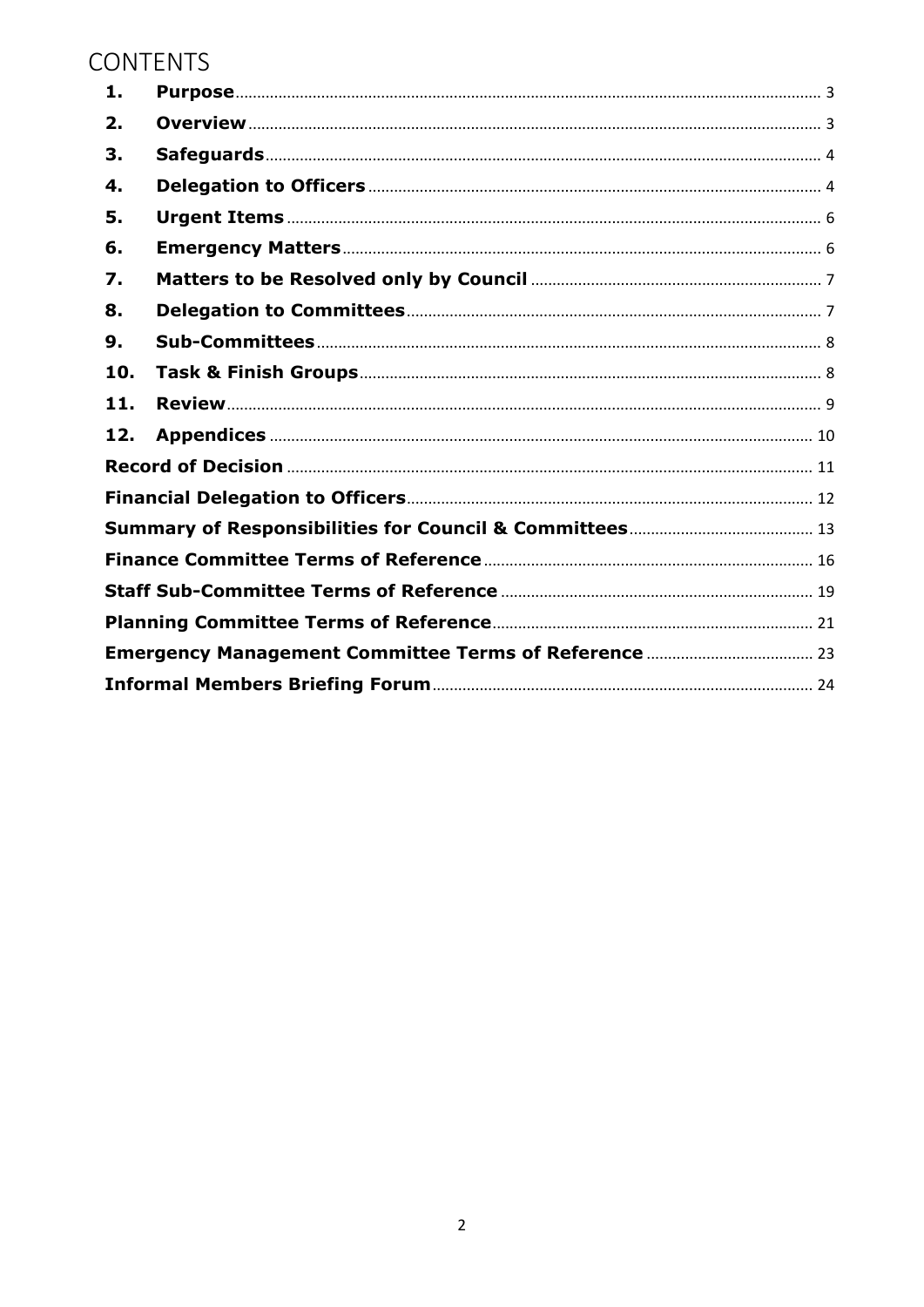# <span id="page-2-0"></span>**1. Purpose**

This Scheme of Delegation authorises the Proper Officer and Council Officers, committees, subcommittees and task and finish groups of the Council to act with delegated authority in the specific circumstances detailed within this scheme.

Where consultation with others is a requirement of the ability to act, it is clearly set out with whom that consultation should take place.

Any deviation from this scheme should be reported to Council at the earliest opportunity with an explanation of the circumstances in which the breach occurred.

Section 101 of the Local Government Act 1972 provides:

- a That a council may delegate its powers (except those incapable of delegation) to a committee, or an officer.
- b A committee may delegate its powers to an officer.
- c The delegating body may exercise powers that have been delegated.

# <span id="page-2-1"></span>**2. Overview**

- a) Members deal with all matters through their collective Council membership and there are no circumstances where an individual Member can issue an instruction to the Clerk or a Contractor. A Member must never act "on behalf of the Council" in the organisation of any function or service, without written delegated authority to do so.
- b) Mutual respect between the officers and Members is essential for the Council to function effectively. Personal/professional/verbal/written attacks on the officers must be avoided (and would be contrary to the Code of Conduct), as, under the convention of Local Government, Officers are unable to defend themselves from such comments in public. Both Members and the officers must work within the law.
- c) The day-to-day management of Council services, assets and Council services is the responsibility of the Town Clerk.
- d) Council officers are responsible for advising Members on the making of Council policy and for ensuring that such policy is carried out. Many matters are delegated to the officers, who can make decisions on them working within established Council policies.
- e) The Council's terms of reference for Committees determines which Committee deals with matters, and at which level decisions are taken.
- f) To validate membership of a committee each member should participate in appropriate training within twelve weeks of their appointment to that committee.
- g) The Town Clerk may nominate another named Officer or professional to carry out any powers and duties, which have been delegated to that Officer. Where officers are contemplating any action under delegated powers, which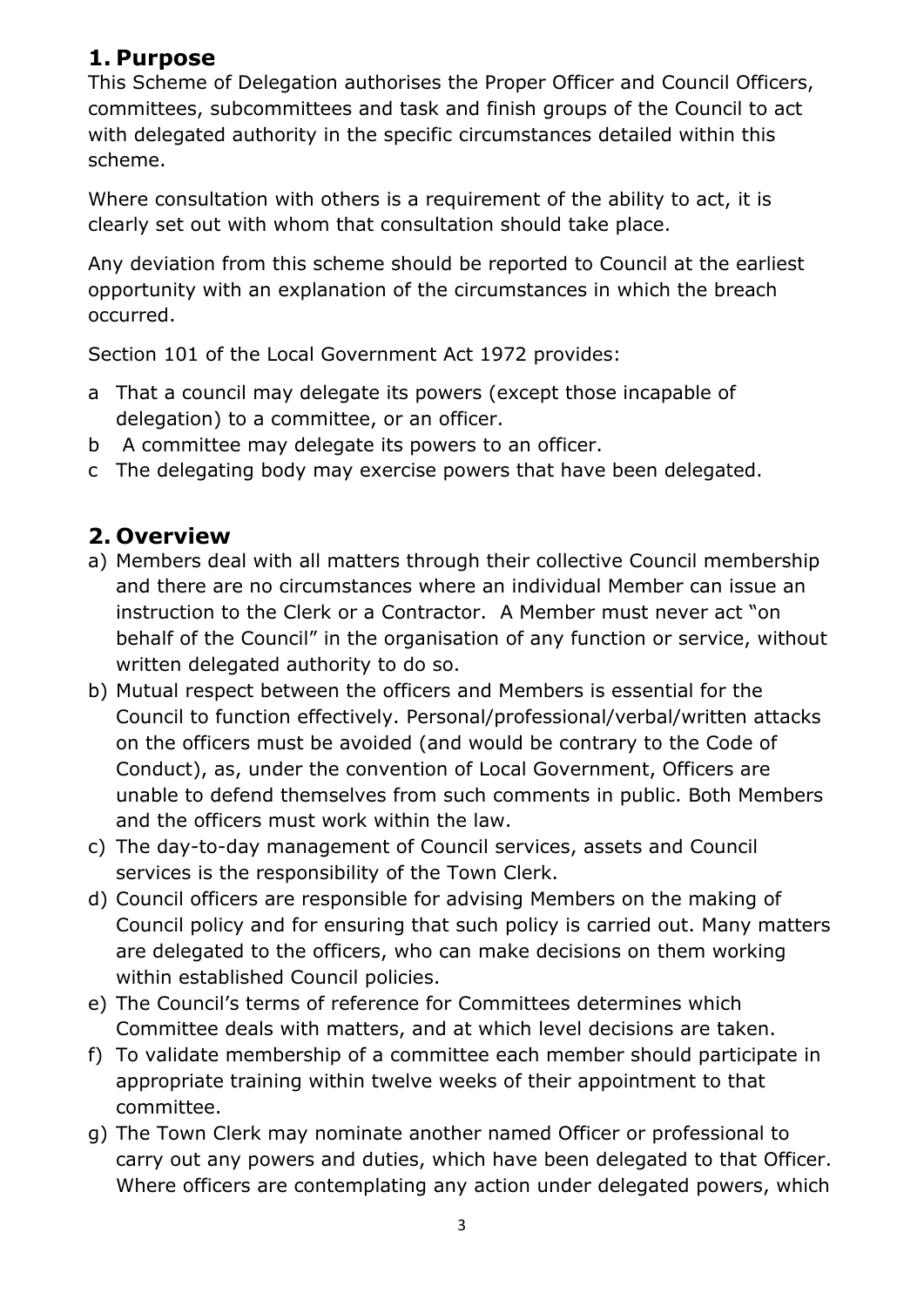is likely to have a significant impact in a particular area, they should also consult the Town Clerk, and must ensure that they obtain appropriate advice from the Council's legal, financial, and other specialist personnel before action is taken.

- h) A record of the decision taken pursuant to delegated powers must be published in accordance with the Openness of Local Government Bodies Regulations 2014, Appendix a, if the scope of the decision extends beyond an agreed budget or if there is no budget and the matter is urgent in nature.
- i) Budgetary delegations are as approved and recorded in Appendix b.

# <span id="page-3-0"></span>**3. Safeguards**

The Council may, at any time without prejudice to action taken already, revoke any power delegated to a committee or Officer.

# <span id="page-3-1"></span>**4. Delegation to Officers**

- a) The Town Clerk is designated and authorised to act as Proper Officer for the purposes of all relevant sections of the Local Government Act 1972 and any other statute requiring the designation of a Proper Officer.
- b) Any delegation to the Proper Officer and Officers of the Council shall be exercised in compliance with the Council's Standing Orders, polices or any conditions imposed by the Council and within law.
- c) Subject to those matters that are reserved for Committee all members of staff shall be responsible and shall have delegated authority for the day-today operation and management of his/her/their department and of the services and land for which he/she/they are responsible.
- d) Any matter not reserved for Committee shall be regarded as falling within the day-to-day operation and management of the relevant department and shall be delegated to the appropriate member of staff and shall be exercised in accordance with the principles of delegation.
- e) The Town Clerk shall have authority to issue instructions to individual officers in the performance of their statutory or other duties.
- f) The Town Clerk shall have delegated management authority for the following Services: services, assets, resources, personnel, property, and finance.
- g) The Town Clerk shall be responsible for signing all the Council's Official Notices and for sealing Council documents and is authorised to sign on behalf of the Council any document necessary to give effect to any decision of the Council.
- h) The Town Clerk shall be the Proper Officer for any function of the Council in the absence of any other appointment as specified within this Delegation Scheme.
- i) The Responsible Finance Officer has authorisation to take any proceedings or other steps as may be necessary to enforce and recover any debt owing or other obligation due to the Council.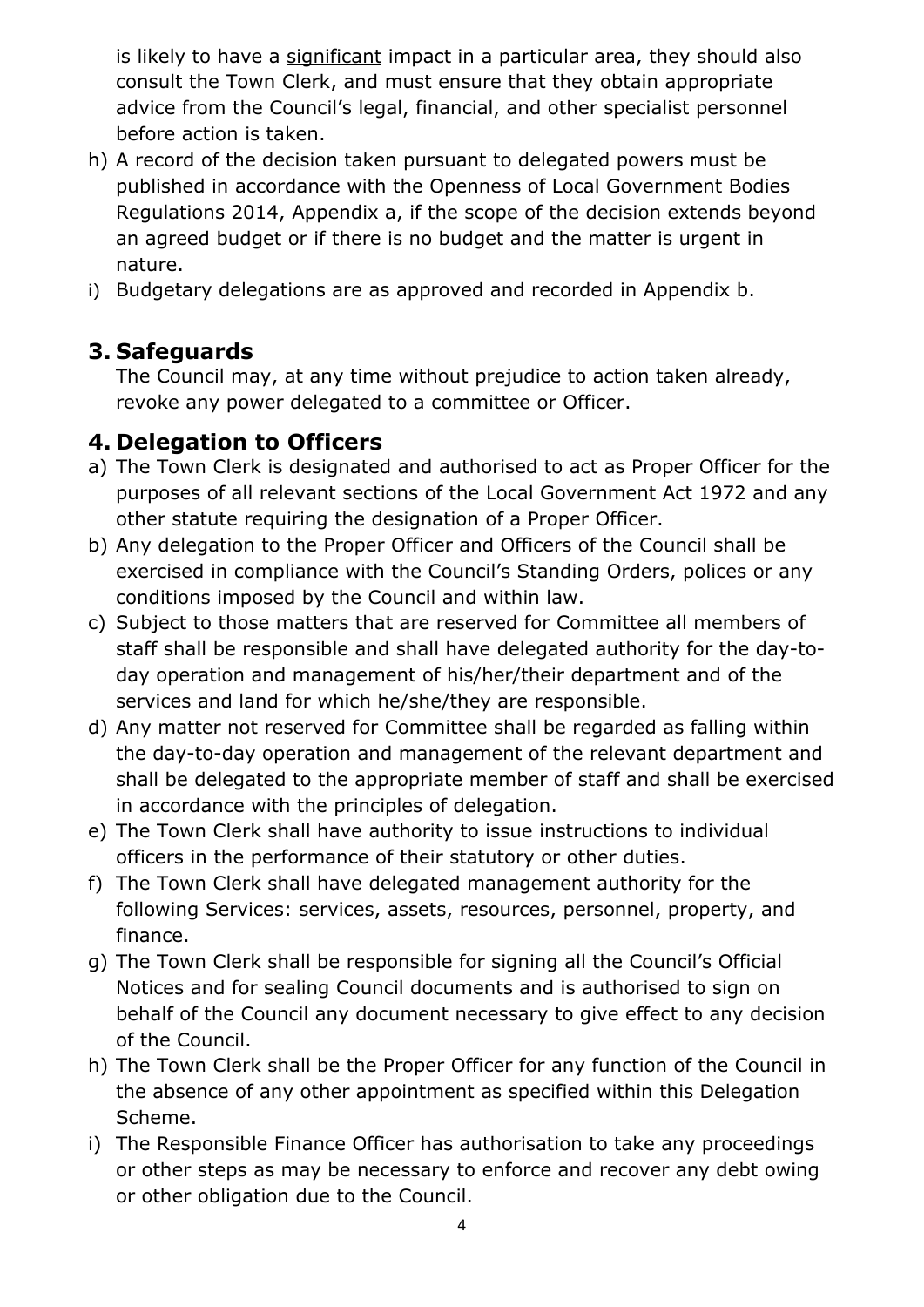j) The Town Clerk is given delegated powers to recruit, appoint and manage the Council staff in accordance with the Council's policies, procedures, and budget.

## **The Town Clerk has authority to:**

- k) Manage staff performance and discipline and performance, including the power of suspension and dismissal, in accordance with the policies set and as approved by Council.
- l) Pay staff expenses and allowances.
- m)Provide guidance to the Finance Committee on recommendations for employees' salary reviews, in accordance with the Council's staff appraisal system.

### **The Town Clerk has authority to manage the land and property of the Council including:**

- n) Agreeing the terms of any lease, licence, conveyance, or transfer approved by the Council's solicitors and Finance Committee.
- o) Granting or refusal of the Council's consent under the terms of any lease.
- p) Varying restrictive covenants of a routine nature.
- q) Recommending to Council on the granting of easements, wayleaves, and licenses over Council land.
- r) Initiating legal action or proceedings against unauthorised encampments on Council land.

## **Officers have authority to:**

- s) Incur expenditure up to an approved maximum on any item for which provision is made in an appropriate budget provided that any action taken complies with any legislative provisions.
- t) Use the repairs budget for the maintenance, replacement or repair of existing property or equipment.
- u) Recommend to the relevant Council/committee quotations or tenders for work supplies or services (where tenders are required by the Council's Financial Regulations and Procurement Policy), subject to:
	- i. The cost not exceeding the amount of the approved budget.
	- ii. The quote/tender being the lowest or the one showing best added value to the Council according to the criteria set out in the tender documentation.
	- iii. All the requirements of the Council's Financial Regulations and Procurement Policy being complied with.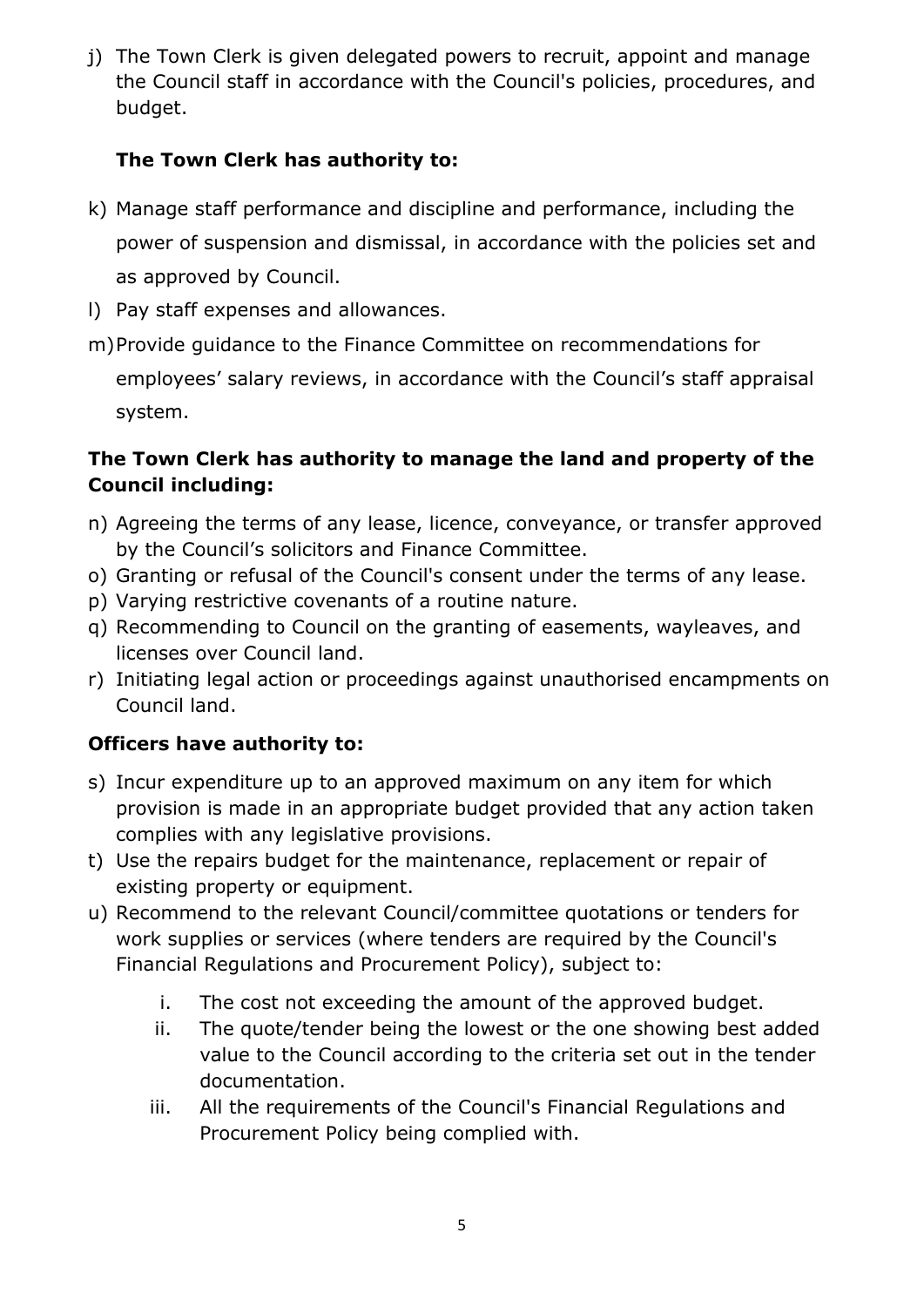- v) Compile, approve, vary, and employ approved contractors subject to the requirements of the Council's Financial Regulations and Procurement Policy.
- w) Recommend to the relevant Council/committee on investing monies held by the Council with a view to obtaining the optimum financial return.

# <span id="page-5-0"></span>**5. Urgent Items**

- a) Matters of urgency, as determined by the Town Clerk (or in his/her/their absence the Services and Contracts Manager) shall be delegated to the relevant officer in consultation with the Chair and Vice-Chair of the appropriate Committee subject to a report being made to the next meeting of the appropriate Committee. (Appendix a)
- b) Consultation may be by virtual meeting, email or by telephone.

# <span id="page-5-1"></span>**6. Emergency Matters**

- a) In an emergency, the Town Clerk is empowered to carry out any function of the Council.
- b) Matters of emergency, as determined by the Town Clerk or Council Chair, shall be delegated to the Town Clerk (or in his/her/their absence the Services and Contracts Manager). The Town Clerk who will consult (consultation may be by virtual meeting, email or by telephone), with the Council Chair and Chair of each Committees (a minimum of three Members) who may convene without public notice as an Emergency Management Committee. The Chair is required to report to Council at the earliest opportunity.
- c) In an emergency the Town Clerk is empowered to carry out any function of the Council other matters limited to Council and has delegated authority to spend up to £10,000 per transaction where the Council has an approved budget.
- d) An emergency is defined as:
	- i. A matter with significant financial implications greater than £10,000
	- ii. A matter with significant legal implications
- iii. A matter related to the conduct of a Councillor or an employee that would potentially amounts to gross misconduct or bringing the Council into disrepute.
- e) An emergency as defined in the Council's Emergency Plan:
	- i. Flooding
	- ii. Loss of electricity
- iii. Pandemic
- iv. Emerging infectious disease
- v. Multiple emergencies e.g., Flooding resulting in a loss of power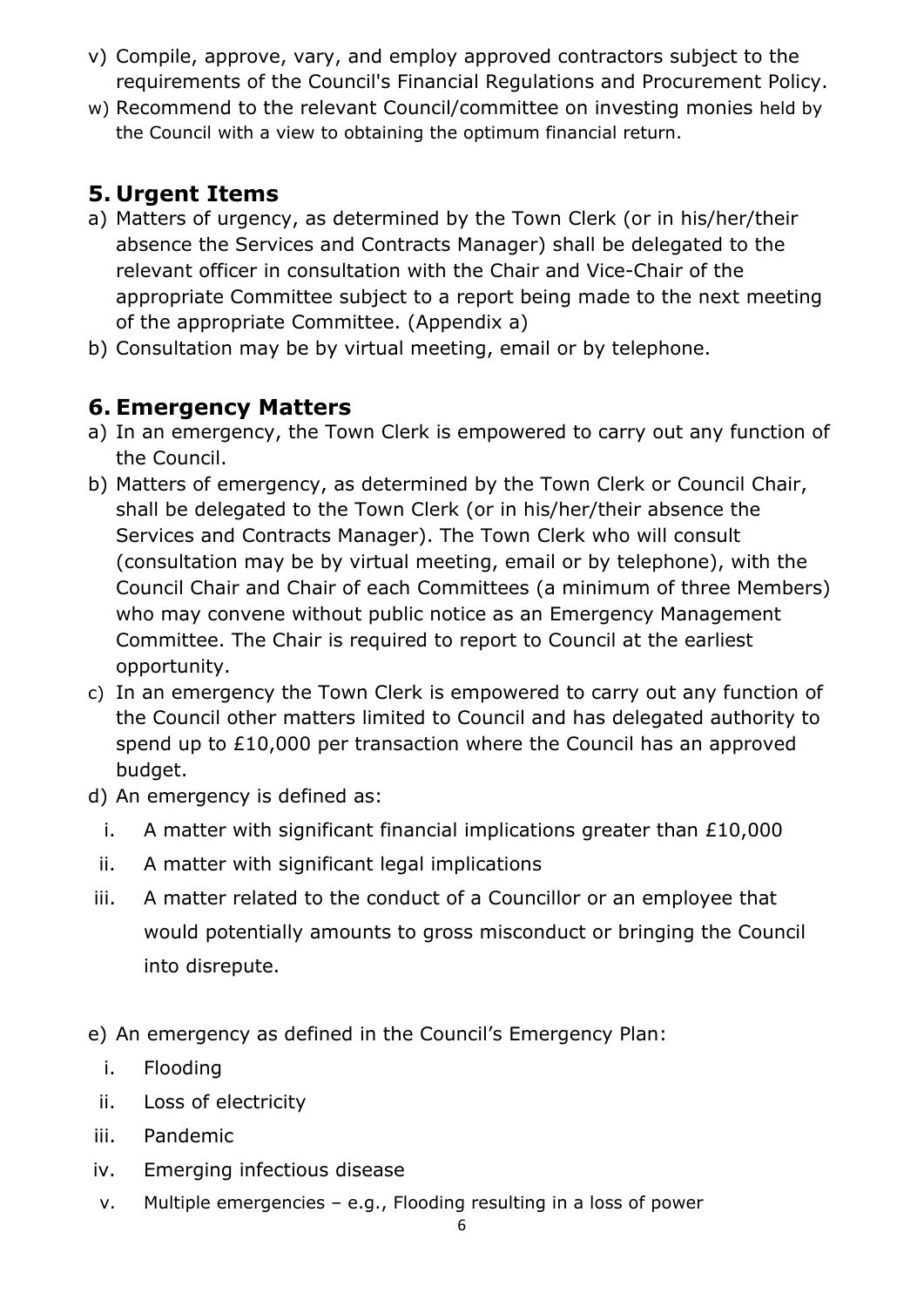# <span id="page-6-0"></span>**7. Matters to be Resolved only by Council**

- a) Approve and adopt the budget.
- b) Appoint the Council Chair and Mayor/ess.
- c) Appoint the Council Vice Chair and Deputy Mayor/ess.
- d) Appoint Committee Chair.
- e) Agree and/or amend the terms of reference for committees, deciding on their composition and making appointments to them.
- f) Adopt the schedule of meetings for the ensuing year.
- g) Consider the recommendations of the Finance Committee and adopt the level of expenses that can be claimed by Members of the Council in respect of authorised or approved duties.
- h) Make any decisions which would be contrary to the policy framework.
- i) Determine matters involving expenditure for which budget provision is not made or is exceeded.
- j) Determine matters which do not fall within the remit of any Committee.
- k) Determine matters affecting or likely to affect, another Committee or where consultation with or approval of that other Committee is required.
- l) Set the Precept.
- m)Borrow money.
- n) Receive statutory reports from the Town Clerk.
- o) Consider any matter required by law to be considered by Council.

# <span id="page-6-1"></span>**8. Delegation to Committees**

- a) In liaison with the Town Clerk, the Committee Chair have the authority to cancel or postpone a meeting owing to lack of business or in an emergency.
- b) Committee Chair have no other authority other than to chair a meeting of their committee.
- c) Each Committee has delegated authority to decide matters within their terms of reference.
- d) Subject to urgent items, the following matters shall be referred to the relevant Committee or Full Council, where appropriate. Any matter which:
	- Requires a new policy.
	- Requires an alteration to an existing policy (other than a minor amendment).
	- Would be contrary to the policy framework.
	- Involves expenditure, or a reduction in income, for which there is no sufficient budgetary provision.
	- In the opinion of the Town Clerk, cannot in law or in accordance with the Standing Orders be decided by an Officer.
	- Upon which a Committee has requested a report.
	- A Member has requested an item to be put on an agenda.
	- In the opinion of the officer concerned, should be determined by a committee.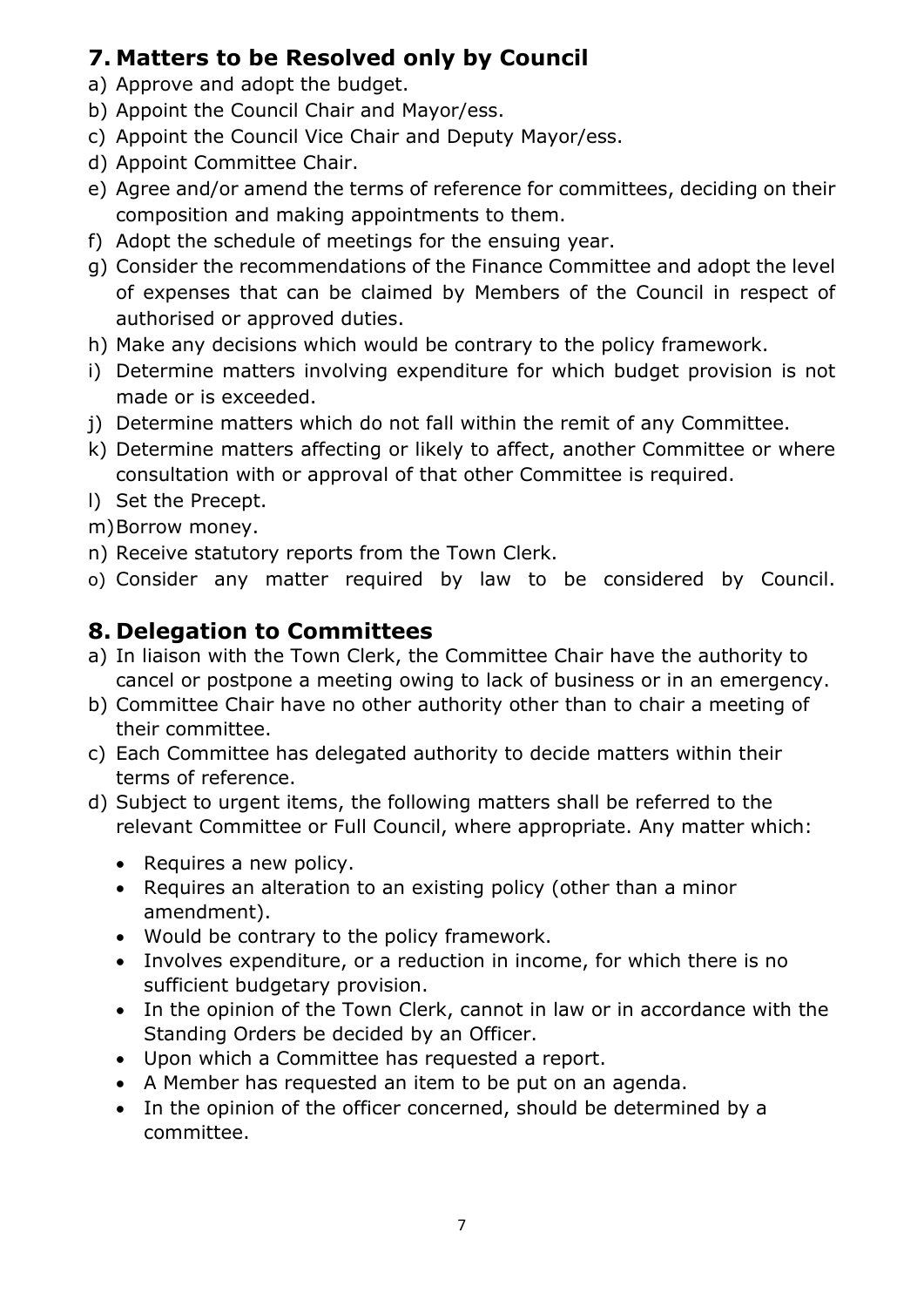# <span id="page-7-0"></span>**9. Sub-Committees**

- a) Unless the Council determines otherwise, a committee may appoint a subcommittee whose terms of reference and members shall be determined by the parent committee.
- b) The members of a committee may include non-councillors unless it is a committee which regulates and controls the finances of the Council.
- c) Members of committees and sub-committees who are not members of Council shall not have a vote.
- d) The Council may appoint standing sub-committees or other committees as may be necessary, and:
	- Shall determine their terms of reference.
	- Shall determine the number and time of the ordinary meetings of a standing committee up until the date of the next annual meeting of full Council.
	- Shall permit a committee, other than in respect of the ordinary meetings of a committee, to determine the number and time of its meetings.
	- Shall, subject to standing orders, appoint and determine the terms of office of members of such a committee.
	- Shall determine the place, notice requirements and quorum for a meeting of the sub-committee which shall be no less than three.
	- Shall determine if the public and press are permitted to attend the meetings of a sub-committee and also the advance public notice requirements, if any, required for the meetings of a sub-committee.
	- Shall determine if the public may participate at a meeting of a subcommittee that they are permitted to attend.
	- Shall permit delegated areas of responsibility to sub committees including delegated financial powers within the approved budget.
	- May dissolve a committee.

# <span id="page-7-1"></span>**10. Task & Finish Groups**

- a) A Task and Finish Group must follow the direction set for it by the Committee or Sub-Committee of the Council or Full Council and for which it was convened. There is to be no transfer of delegated powers from the Committee which has authorized its establishment, otherwise the Council will be acting unlawfully. (LGA 1972s.101)
- b) If urgent expenditure is necessary to enable a Task and Finish Group to achieve its objectives, then this can only be sanctioned through the emergency powers of the Town Clerk.
- c) The Task and Finish Group shall not issue instructions to any officer if, in the opinion of the officer, it is likely to incur expenses or use excessive time without prior authority of the Committee.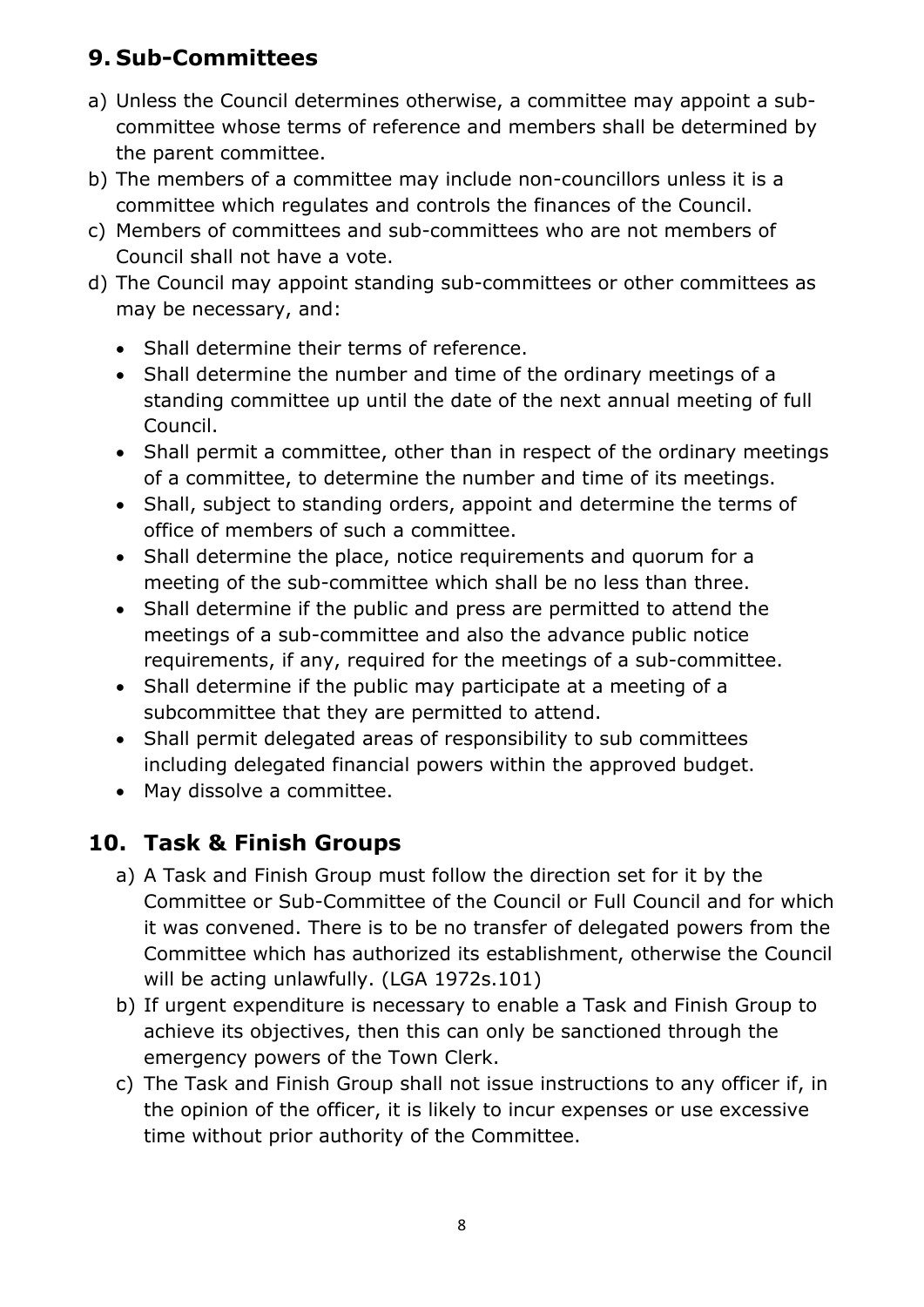- d) Membership of the Task and Finish Group is to be decided at the creation of the group, when the need is identified by a committee or by the Full Council for such an action.
- e) Membership of a Task and Finish Group need not be confined to Members of the Council and can be drawn from the wider community, where specialist skills or knowledge would be helpful to the Task and Finish Group in its work.
- f) The quorum for a meeting of a Task and Finish Group is to be not less than two Councillors.
- g) A Task and Finish Group will be convened solely to meet objectives defined by the appropriate Committee, or Full Council, for the specific task of undertaking a project or detailed study.
- h) The Task and Finish Group shall advise and make recommendations to full Council or to the Committee from which it was formed.
- i) The Chair of a Task and Finish Group will be appointed by the Committee from which it was formed.
- j) The Task and Finish Group shall be convened by its Chair.
- k) Meeting Notes and Reports from Task and Finish Groups shall be sent to the Town Clerk and Chair within two weeks of a meeting taking place.
- l) The Task and Finish Group shall report to the Council or Committee on a regular basis, depending on the length of time set for the Group to conclude its work.
- m)A Task and Finish Group may meet without the need to give public notice and so be able to exclude the public and press without the formality of giving adequate reasons.
- n) A Task & Finish Group may not necessarily have officer support but may seek advice from officers as and when required.

## <span id="page-8-0"></span>**11. Review**

This scheme of delegation forms part of the Council's constitution and will be reviewed at least annually or earlier if required.

Those with delegated responsibility are referred to by job title or name, therefore any changes in job titles will trigger a review of this scheme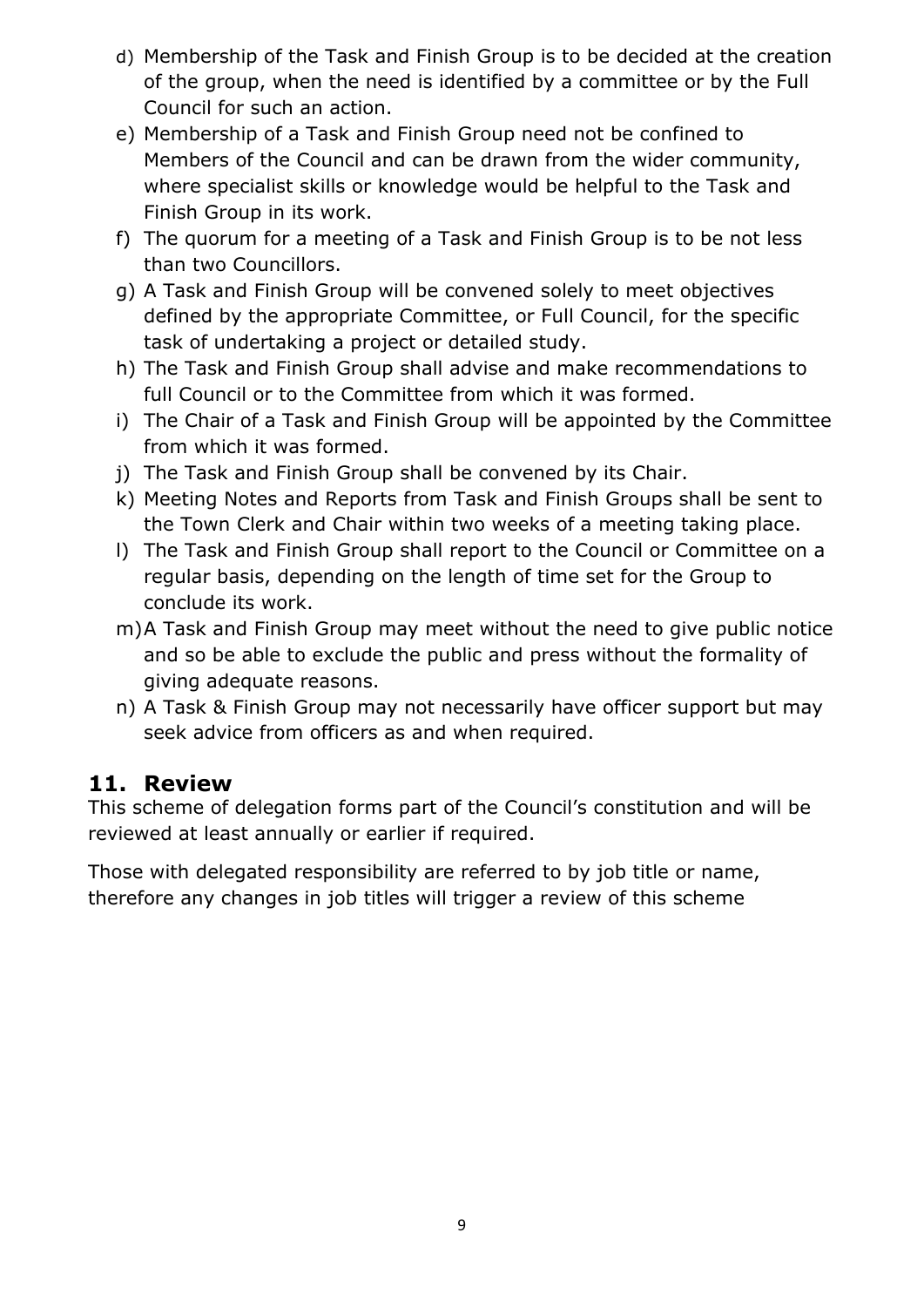# <span id="page-9-0"></span>**12. Appendices**

- A. Record of Decision
- B. Financial Delegation to officers
- C. Summary of responsibilities
- D. Terms of Reference for the Finance Committee
- E. Terms of Reference for the Staff Sub-Committee
- F. Terms of Reference for the Planning Committee
- G. Terms of Reference Emergency Management Committee
- H. Informal Members Briefing Forum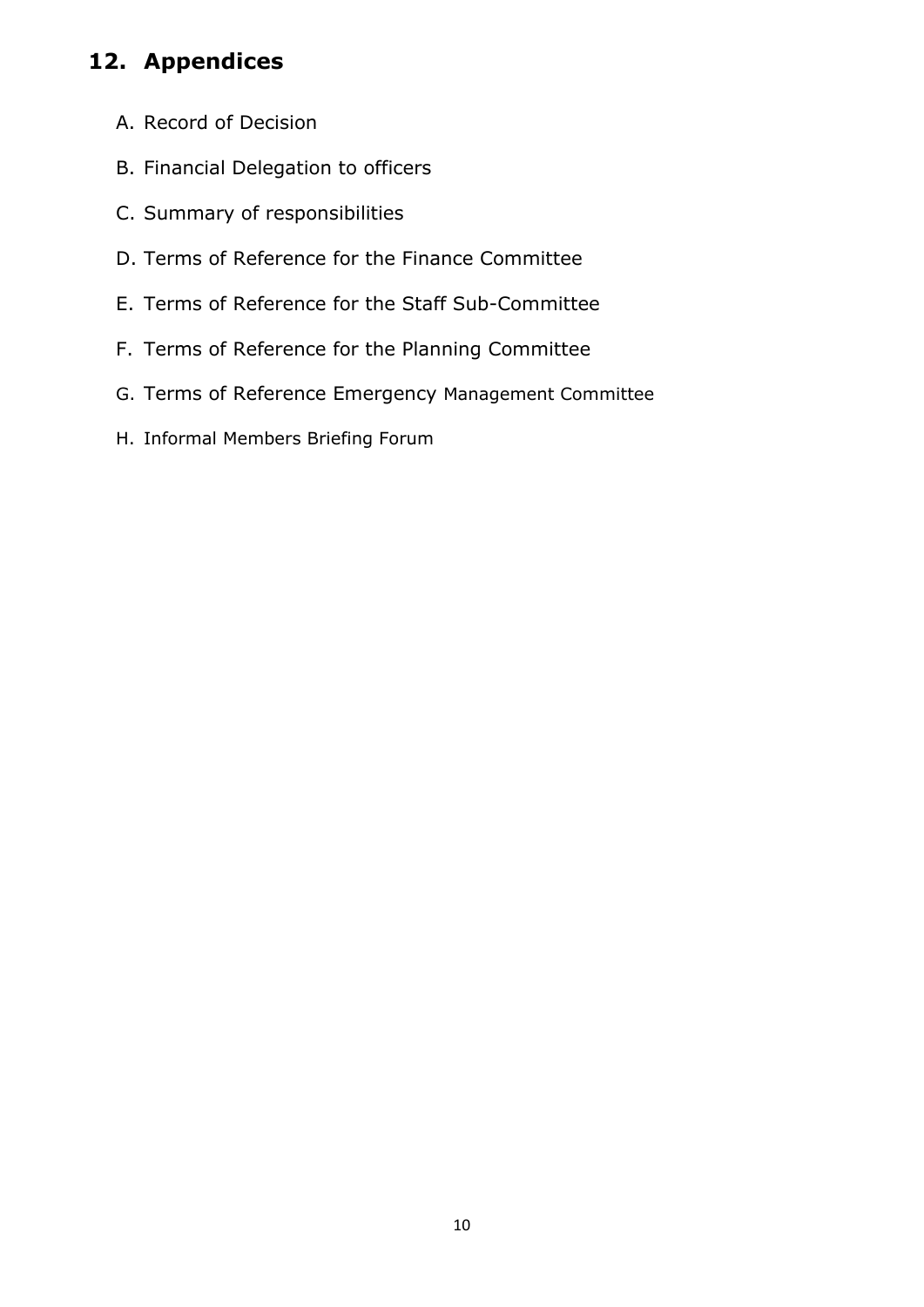#### **APPENDIX A**

<span id="page-10-0"></span>

| <b>Penrith Town Council</b>                                                                                                                                  |                                                |  |  |  |
|--------------------------------------------------------------------------------------------------------------------------------------------------------------|------------------------------------------------|--|--|--|
| <b>Record of Decision</b><br>Taken pursuant to delegated powers and published in accordance with the<br>Openness of Local Government Bodies Regulations 2014 |                                                |  |  |  |
| 1.                                                                                                                                                           | Date of decision                               |  |  |  |
| 2.                                                                                                                                                           | Name of officer making<br>decision             |  |  |  |
| 3.                                                                                                                                                           | Details of decision                            |  |  |  |
| 4.                                                                                                                                                           | Scheme of Delegation<br>reference <sup>1</sup> |  |  |  |
| 5.                                                                                                                                                           | Legal powers <sup>2</sup>                      |  |  |  |
| 6.                                                                                                                                                           | Consultation undertaken<br>(state dates) $3$   |  |  |  |
| 7.                                                                                                                                                           | Matters considered <sup>4</sup>                |  |  |  |
| 8.                                                                                                                                                           | Alternative options<br>considered and rejected |  |  |  |
| 9.                                                                                                                                                           | Reason for decision <sup>5</sup>               |  |  |  |
| 10.                                                                                                                                                          | Financial/budgetary<br>implications            |  |  |  |

I confirm that the power to make this decision has been delegated to me pursuant to the Council's Scheme of Delegation made under it, and that I have taken all relevant matters into account in making this decision. Signed:

NOTE: copy to meeting, finance and publish

**.** 

<span id="page-10-1"></span><sup>&</sup>lt;sup>1</sup> Paragraph of the Council's Scheme of Delegation delegating decision to Clerk or other officer

<span id="page-10-2"></span><sup>&</sup>lt;sup>2</sup> Specify what statutory power enables the Council to make this decision.

<span id="page-10-3"></span><sup>&</sup>lt;sup>3</sup> Specify what consultation has been undertaken, for example, with service users, the public, representative groups and with councillors.

<span id="page-10-4"></span><sup>4</sup> Where relevant you should include reference to matters the law requires the decision maker to have regard to.

<span id="page-10-5"></span><sup>&</sup>lt;sup>5</sup> Delegated decisions may be challenged by judicial review, and reasons should therefore be given as to why the decision was taken.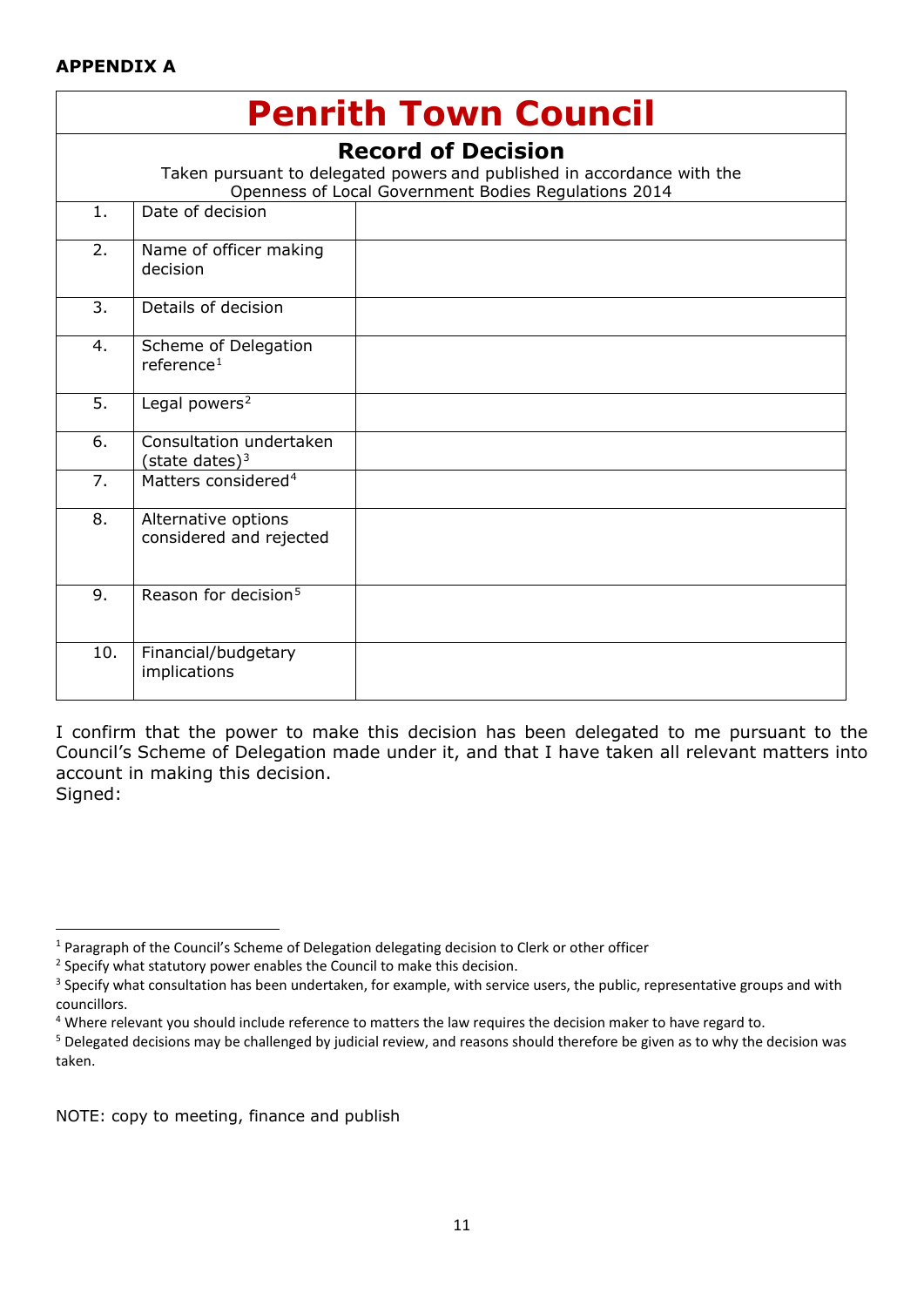#### **APPENDIX B**

# <span id="page-11-0"></span>**Financial Delegation to Officers**

This Council delegates spending responsibilities to officers within certain limits. The following officers have delegated spending responsibility for the budgets approved by Full Council and delegated to them as part of their post responsibilities.

| <b>Officer</b>                       | Limit                                                                                                                                                         |
|--------------------------------------|---------------------------------------------------------------------------------------------------------------------------------------------------------------|
| <b>Town Clerk</b>                    | Any expenditure that is within the budgets approved<br>by Full Council and up to £10,000 to expedite an<br>emergency or untoward incident.                    |
| Services & Contracts Manager         | Any expenditure that is within the budgets approved<br>by Full Council and up to £10,000 in the event of<br>equipment/asset failure to expedite an emergency. |
| Responsible Finance Officer          | Any expenditure that is within the budgets approved<br>by Full Council.                                                                                       |
| Legal                                | Any expenditure that is within the budgets approved<br>by Full Council.                                                                                       |
| Deputy Town Clerk                    | Any expenditure that is within the budgets approved<br>by Full Council.                                                                                       |
| Economic Development Officer         | Any expenditure that is within the budgets approved<br>by Full Council.                                                                                       |
| <b>Community Services Officer</b>    | Any expenditure that is within the budgets approved<br>by Full Council.                                                                                       |
| Sustainability Officer               | Any expenditure that is within the budgets approved<br>by Full Council.                                                                                       |
| <b>Operations</b>                    |                                                                                                                                                               |
| <b>External Accountancy Services</b> | Any expenditure that is within the budgets approved<br>by Full Council for payroll, pensions and HMRC                                                         |

It is an expressed requirement of this Protocol that all Officers abide by the following:

- 1. Any expenditure must be authorised from an approved budget.
- 2. Any leasing of equipment can only be entered into with the specific approval of the Responsible Financial Officer and Town Clerk.
- 3. Where an authorisation would result in an individual budget being overspent then the necessary virement should be approved by Council wherever possible before the payment is authorised.
- 4. Where there is going to be a predicted overspend or spending where there is no budget due to an emergency or untoward incident, the officer authorising the payment must complete a Record of Decision Taken Pursuant to Delegated Powers. This decision record should be approved by Council and published in the public domain.
- 5. Debit card authorisation is limited to £300.
- 6. All expenditure be reported to the Council's Finance Committee.
- 7. Abide by:
	- Standing Orders
	- Financial Regulations
	- Procurement Policy particularly in respect of the threshold figures for seeking quotations.
- 8. Any breach of any aspect of this Protocol will lead to action under the Disciplinary Procedure.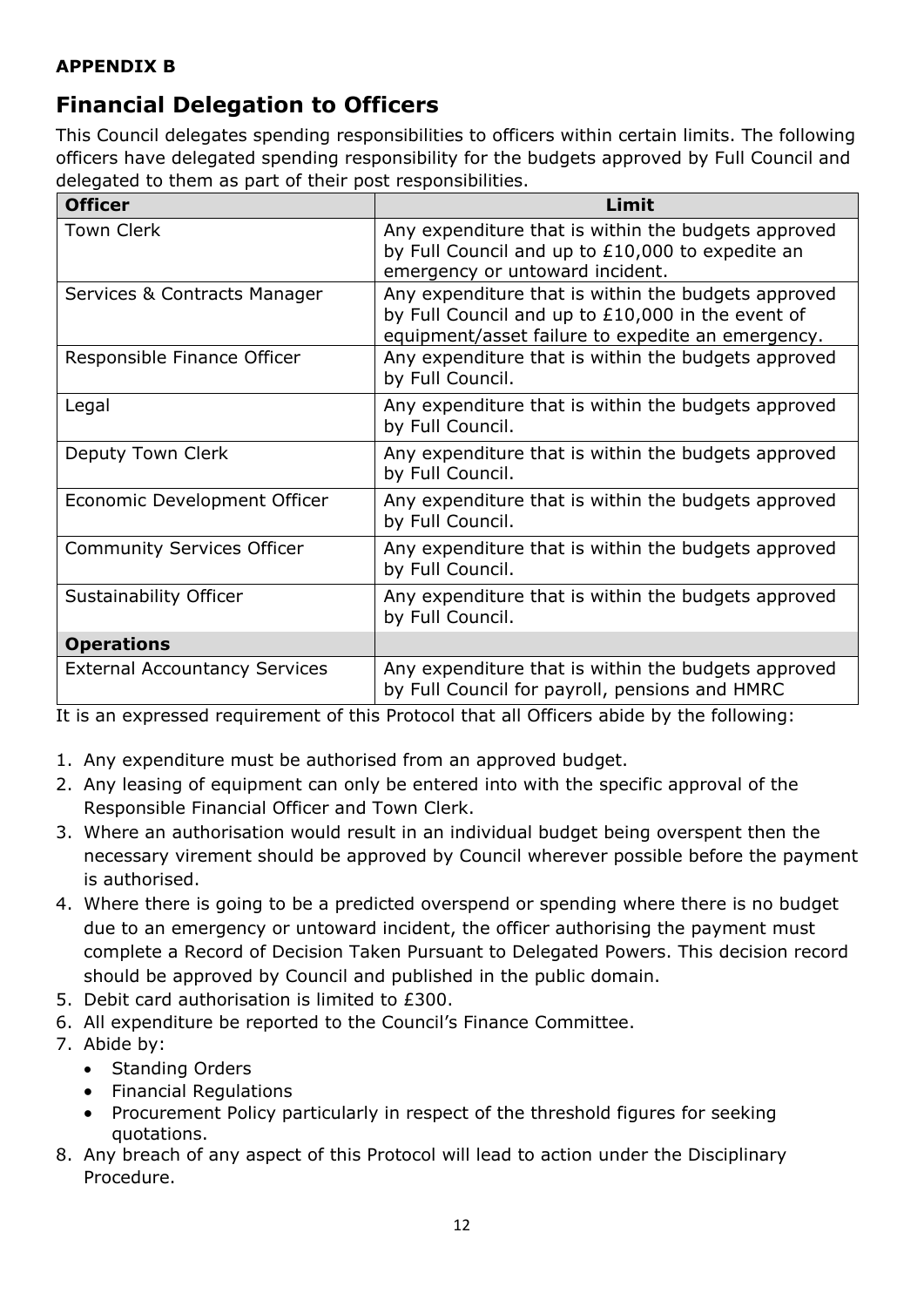### **APPENDIX C**

# <span id="page-12-0"></span>**Summary of Responsibilities for Council & Committees**

Not exhaustive

| <b>PLANNING</b><br><b>COMMITTEE</b> | Conservation and heritage<br>$\bullet$<br>• Street naming<br>Footpaths and rights of way<br>$\bullet$<br>Highway and traffic regulations<br>$\bullet$<br>• Traffic calming<br>• Tree preservation<br>• Planning policy<br>• Town Centre<br>Parking & Movement<br>$\bullet$<br>Regeneration & development projects<br>$\bullet$<br>Highways<br>$\bullet$<br>Transport<br>$\bullet$<br>• Connectivity<br>• Climate Change<br>• Recycling<br>• PECCAN<br>• Community Partnerships<br>Green spaces<br>$\bullet$<br>Parking & Movement<br>$\bullet$<br>Regeneration & development projects<br>$\bullet$<br><b>LCWIP</b><br><b>Borderlands</b> |
|-------------------------------------|------------------------------------------------------------------------------------------------------------------------------------------------------------------------------------------------------------------------------------------------------------------------------------------------------------------------------------------------------------------------------------------------------------------------------------------------------------------------------------------------------------------------------------------------------------------------------------------------------------------------------------------|
|                                     | • Housing and Planning                                                                                                                                                                                                                                                                                                                                                                                                                                                                                                                                                                                                                   |
|                                     |                                                                                                                                                                                                                                                                                                                                                                                                                                                                                                                                                                                                                                          |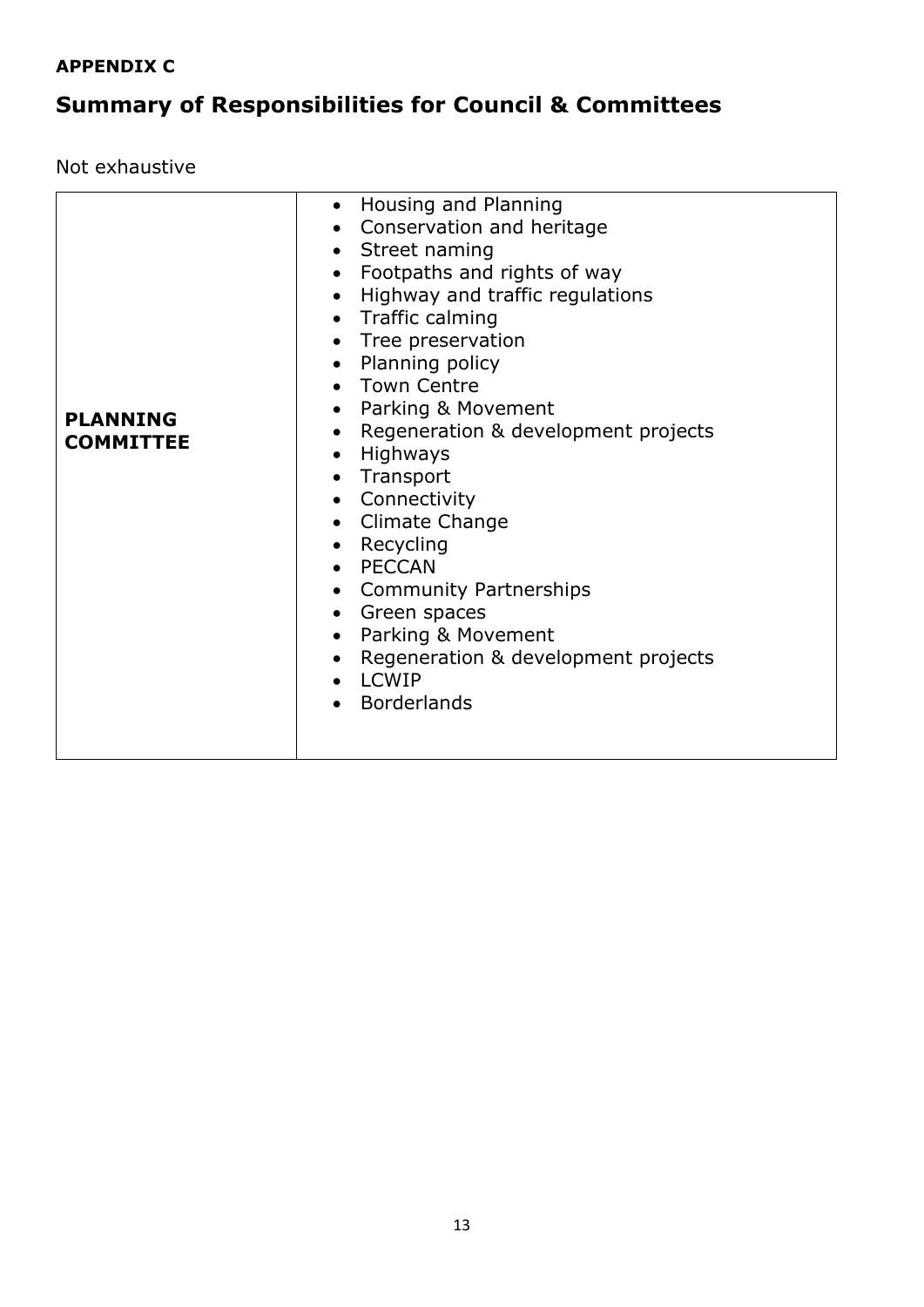| <b>FINANCE COMMITTEE</b>             | Risk management<br>Payroll<br>• Internal and external audit<br>• Procurement<br>Property, estates, and management of<br>assets<br>• Allotments<br>• IT and Data security<br>• Policy<br>HR and recruitment, retention, training, and<br>performance monitoring<br>• Staff sub-committee<br>• Health and Safety<br>Budget and payments management<br>$\bullet$<br>• Investments<br>• Precept recommendation<br>• Contract management<br>• Public domain maintenance, street cleaning<br>and litter<br>• Lease, license, and fees management<br>• Debt monitoring<br>Policy development and monitoring |
|--------------------------------------|------------------------------------------------------------------------------------------------------------------------------------------------------------------------------------------------------------------------------------------------------------------------------------------------------------------------------------------------------------------------------------------------------------------------------------------------------------------------------------------------------------------------------------------------------------------------------------------------------|
| <b>STAFF SUB</b><br><b>COMMITTEE</b> | Disciplinary and Grievance arrangements                                                                                                                                                                                                                                                                                                                                                                                                                                                                                                                                                              |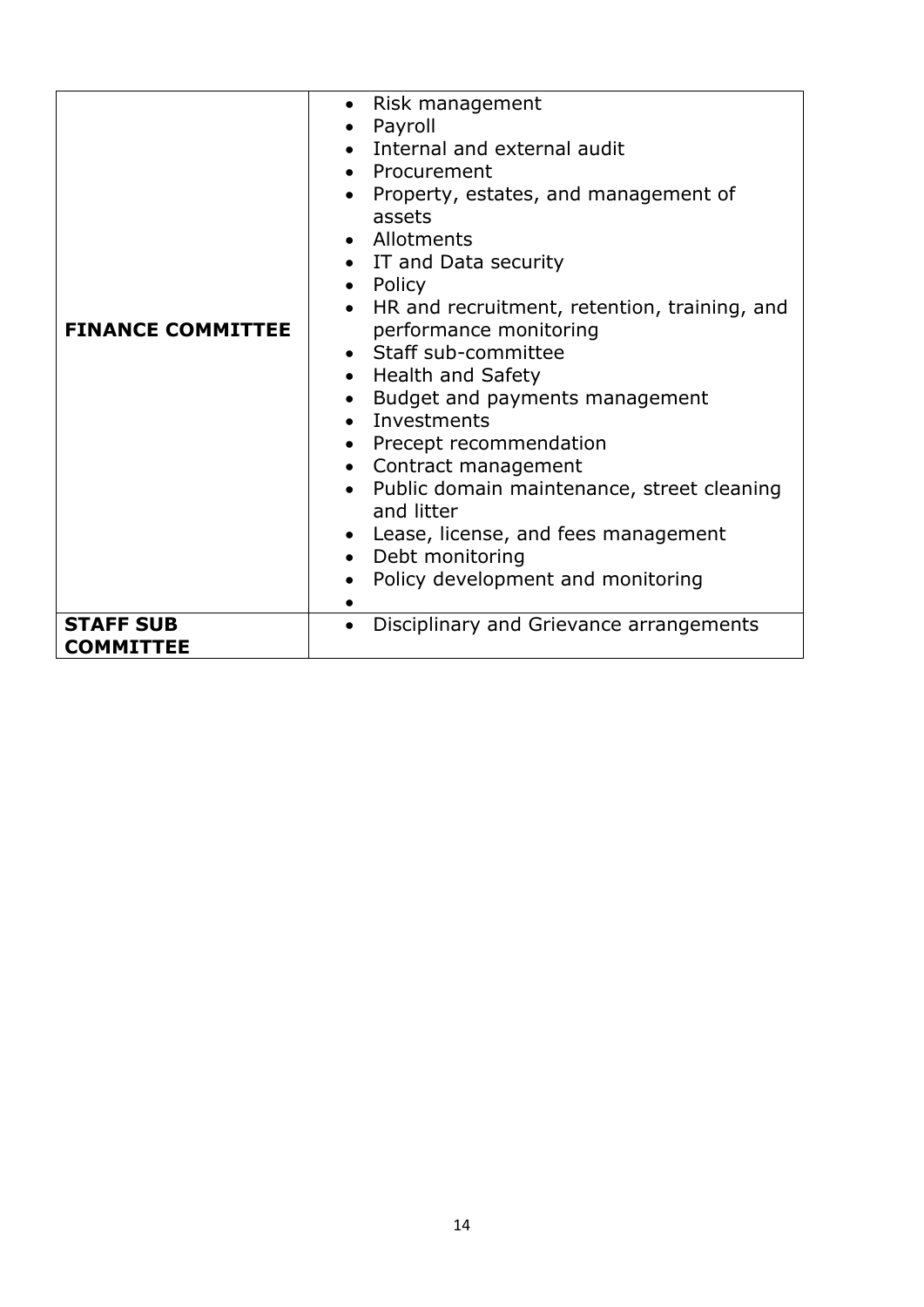|                     | GPC and statutory obligations<br>Local Government Reorganisation and |
|---------------------|----------------------------------------------------------------------|
|                     | Devolution - negotiations, planning,                                 |
|                     |                                                                      |
|                     | infrastructure, and resources development,<br>TUPE etc.              |
|                     |                                                                      |
|                     | <b>GDPR</b> compliancy                                               |
|                     | • Transparency compliancy<br>Corporate Governance Framework          |
|                     | $\bullet$<br>Legal services<br>$\bullet$                             |
|                     | Elections, co-options, and Member's support                          |
|                     | $\bullet$                                                            |
|                     | Member training and development<br>Freedom of information            |
|                     | Complaints<br>$\bullet$                                              |
|                     | Policy and performance<br>$\bullet$                                  |
|                     | Code of Conduct<br>$\bullet$                                         |
|                     | Register of attendance                                               |
|                     | Declarations of Interest<br>$\bullet$                                |
|                     | <b>Emergency Planning</b><br>$\bullet$                               |
|                     | <b>Borderlands</b>                                                   |
| <b>FULL COUNCIL</b> | Civic pride/activities/ Mayoralty<br>$\bullet$                       |
|                     | Regeneration & development projects                                  |
|                     | Marketing, tourism, and visitor economy                              |
|                     | <b>Town centre</b>                                                   |
|                     | <b>Parking &amp; Movement</b><br>$\bullet$                           |
|                     | • Arts & culture                                                     |
|                     | <b>Business</b><br>$\bullet$                                         |
|                     | Sport, leisure, and play                                             |
|                     | <b>Health and well-being</b>                                         |
|                     | <b>Physical health</b>                                               |
|                     | <b>Mental health</b>                                                 |
|                     | Promotion and support of the voluntary                               |
|                     | sector                                                               |
|                     | Young people                                                         |
|                     | Older people                                                         |
|                     | <b>Refugees</b>                                                      |
|                     | <b>Community Engagement and liaison with</b>                         |
|                     | community groups                                                     |
|                     | Town Dressing - greening, in Bloom,                                  |
|                     | bunting, Christmas lights                                            |
|                     | Grants                                                               |
|                     |                                                                      |

**Highlighted activities are those which have transferred to Full Council whilst CCEG is temporarily suspended.**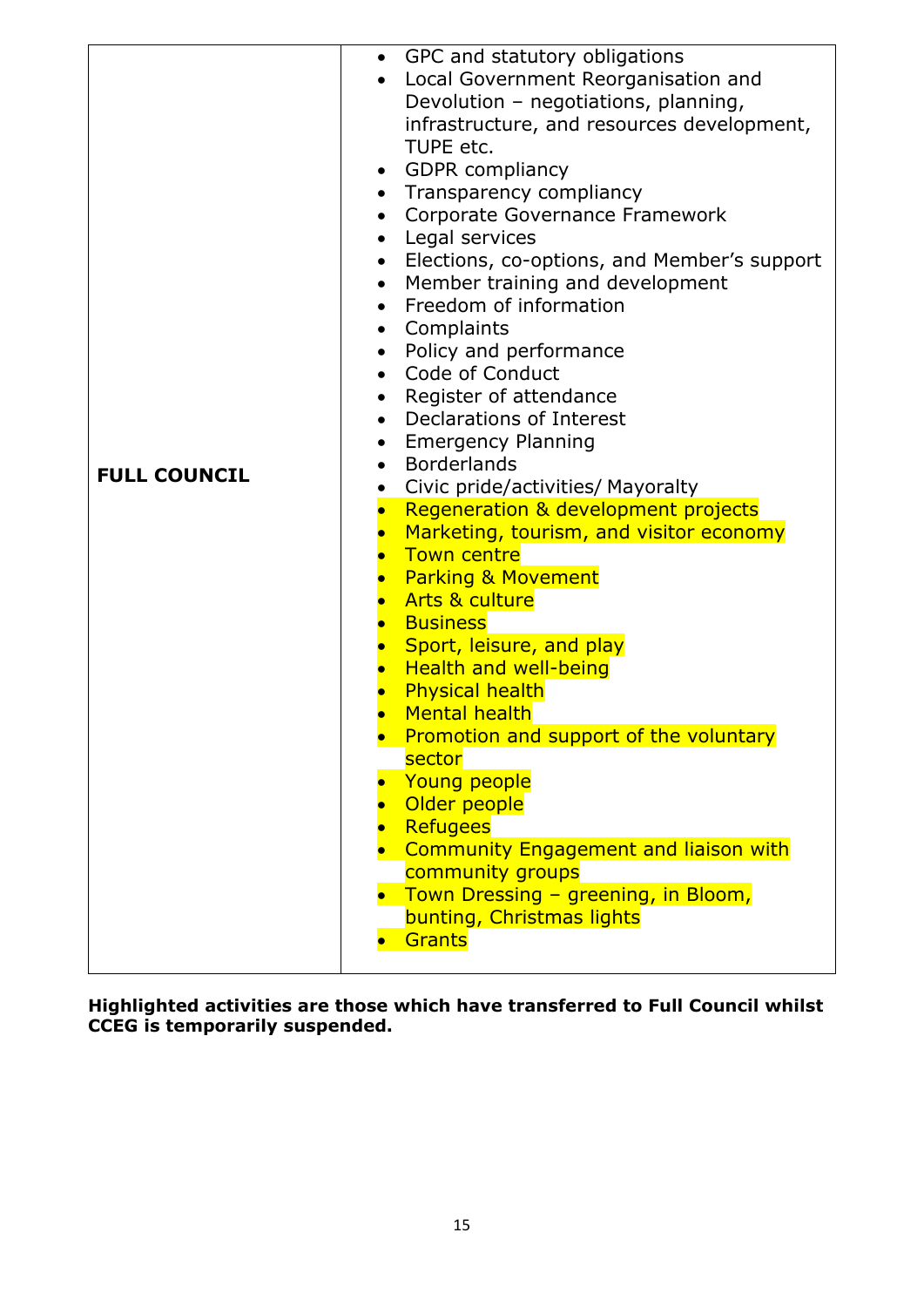## <span id="page-15-0"></span>**Finance Committee Terms of Reference**

**MEMBERSHIP**: No less than **SIX** Members of Penrith Town Council.

**QUORUM**: **THREE** Members of the Committee.

### **Terms:**

- a The Council's Standing Orders apply to all meetings of the Committee.
- b The Committee shall be appointed on a Council term basis.
- c The Committee Chair will be appointed on an annual basis at the Annual Meeting of the Town Council.
- d The first order of business of the first meeting of the Committee after its annual appointment will be to elect a Vice-Chair.
- e Unless the Council directs otherwise, the Committee may arrange to devolve any of its functions to a Sub-Committee or to Officers of the Council.
- f The Committee will meet bi-monthly.
- g Meetings shall be open to the public unless the Committee feels it appropriate to exclude the press and public for specific items.
- h Members of the Committee will receive an agenda and supporting papers in accordance with the Councils Standing Orders.
- i All Members of the Council will receive an agenda only, sent via email.
- j Notice of meetings will be published in accordance with the Councils Standing Orders.

## **Limitations**

- a) Only Members of the Committee may vote on agenda items.
- b) Non-Members of the Committee may attend in their capacity as a Councillor and will be allowed to speak on an agenda item with the agreement of the Chair.
- c) Non-Members of the Committee are subject to the same rules as Committee Members regarding confidentiality and the requirements of the Code of Conduct.
- d) Non-Members of the Committee have no more rights at Committee meetings than members of the public.

## **Responsibilities**

- a) Act as signatories to the Council's accounts and investments.
- b) Ensure the preservation of probity and good financial practices within the Council and annually review the financial practises of the Council.
- c) Provide guidance to Committees and Council on overall levels of income and expenditure.
- d) Consider the annual draft budget and recommend the draft precept to Full Council.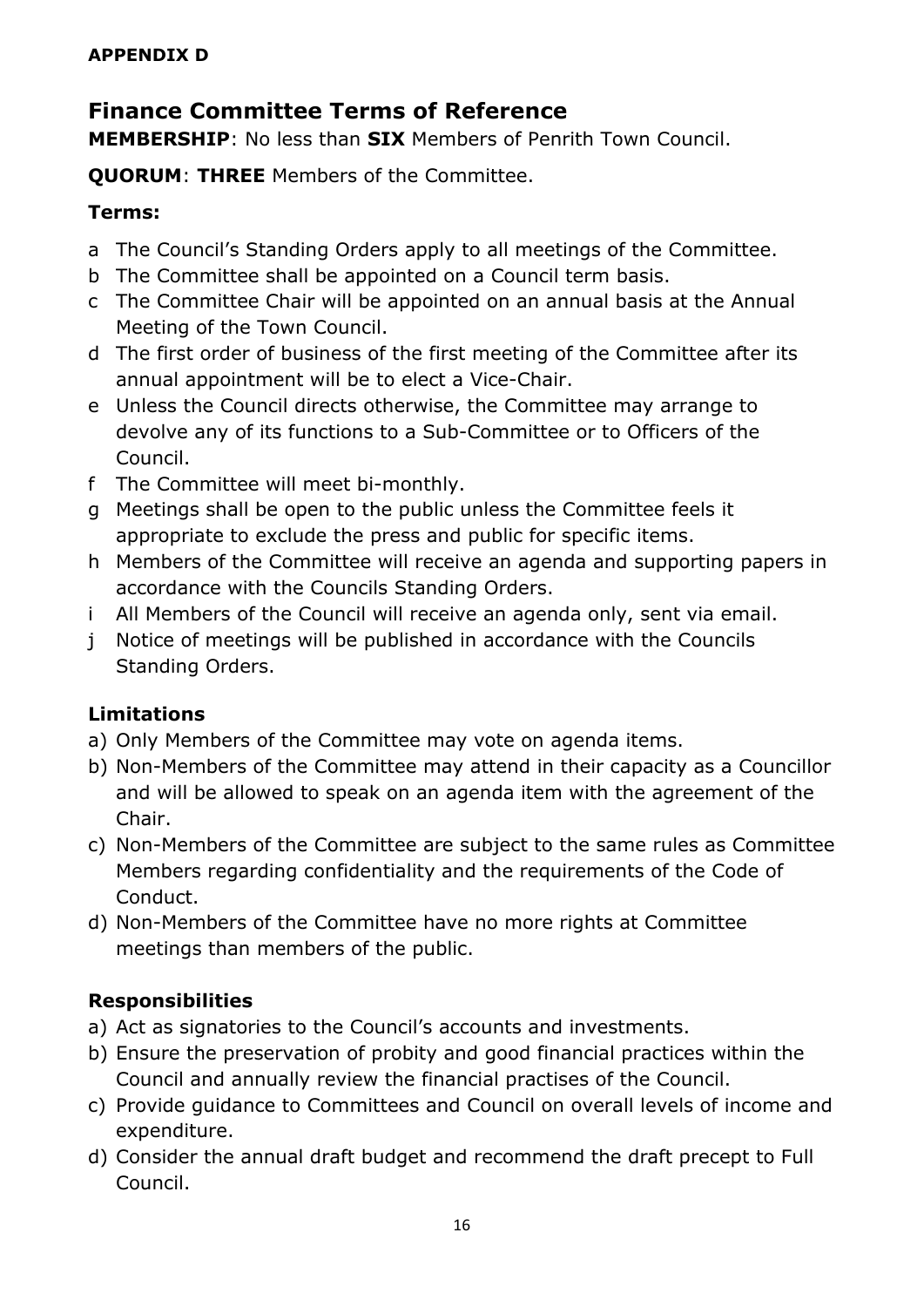- e) Authorise all income and expenditure.
- f) Receive financial reports and monitor and report to Full Council.
- g) Review the Council's Investment Strategy and monitor compliance.
- h) Manage the Councils reserves and the arrangements for investments making recommendations to Council where appropriate.
- i) Consider and award contracts for work.
- j) Ensure that lawful procurement procedures followed including the publication and results of tenders.
- k) Implement the procurement/tender procedures for contracts in excess of £25,000.
- l) Review all policies and procedures ensuring that all policies and procedures are complaint with statutory requirements.
- m)Review the Council's Asset Register.
- n) Monitor financial risk and ensure that adequate financial risk management is in place.
- o) Review the Council's insurance on an annual basis and ensure that the Council's property is adequately insured.
- p) Consider use, upkeep, leases, licences rents and fees for any facilities / buildings.
- q) Responsible for the efficient and effective management of the Council's assets.
- r) Debt monitoring and recovery to be the responsibility of the Committee (above a de minimis level of £7,000).
- s) Consider the Internal Audit and External Audit reports, and report findings and recommendations to Full Council and implement any required audit actions.
- t) Ensure that PAYE, NI, and pension payments are appropriately deducted from employees' salaries and paid as required by law.
- u) Make recommendations to Full Council on matters related to pay and pensions for the Town Clerk.
- v) Resolve pay, pensions & conditions for all other Council staff as required.
- w) Recruitment of all staff except the appointment of the Town Clerk, which, by recommendation of this Committee, must be approved by Full Council.
- x) Delegate areas of responsibility to either a sub‐committee, or an officer.
- y) Consider the recommendations of the Staffing Sub-Committee a standing subcommittee of the Finance and Resources Committee.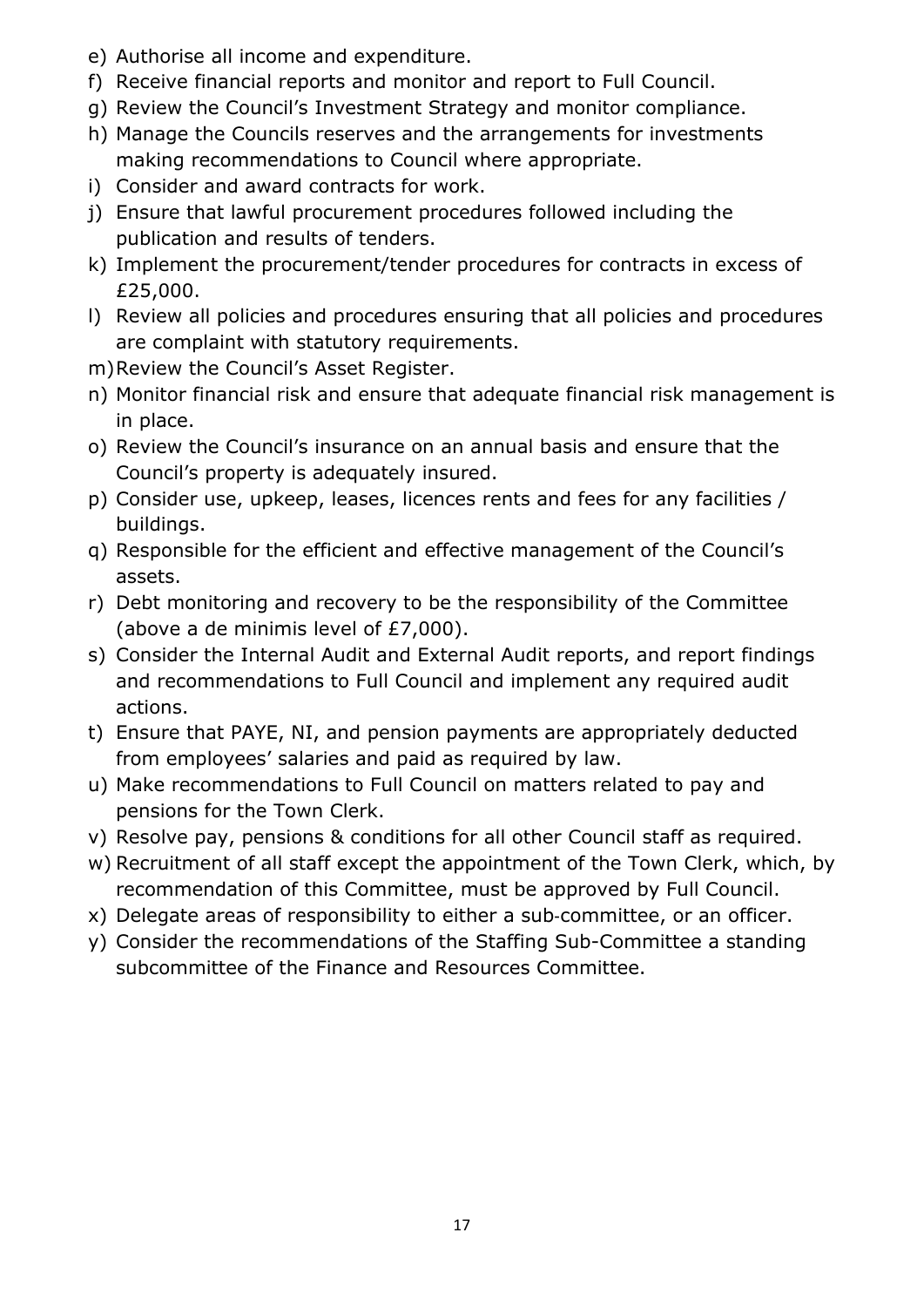#### **Delegated Powers**

The committee has delegated authority:

- a) Review and monitor the income and expenditure of the Council as a whole.
- b) Delegated financial powers within the approved budget.
- c) Authority to oversee insurance of the Council's property.
- d) Recover debts on behalf of the Council.
- e) Award contracts.
- f) Recruit staff.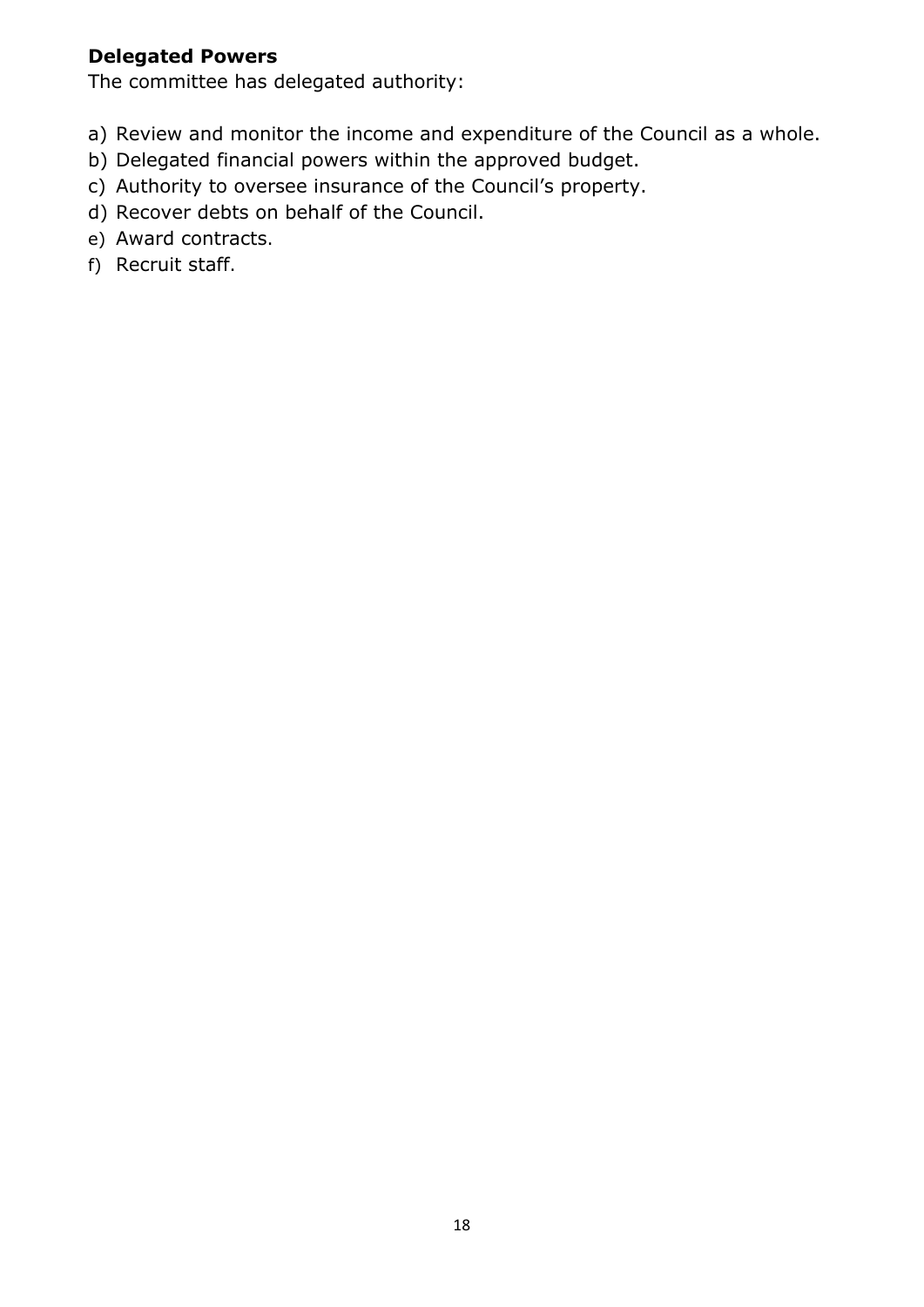#### **APPENDIX E**

#### <span id="page-18-0"></span>**Staff Sub-Committee Terms of Reference MEMBERSHIP**: **SIX** Members of Penrith Town Council.

**QUORUM**: **THREE** Members of the Committee.

### **Terms:**

- a) The Council's Standing Orders apply to all meetings of the Committee.
- b) The Committee shall be appointed on an annual basis at the Annual Meeting of the Town Council when the Committee Chair will be appointed.
- c) The first order of business of the first meeting of the Committee after its annual appointment will be to elect a Vice-Chair.
- d) Unless the Council directs otherwise, the Committee may arrange to devolve any of its functions to a Sub-Committee or to Officers of the Council.
- e) The Committee will meet bi-monthly.
- f) Meetings shall be open to the public unless the Committee feels it appropriate to exclude the press and public for specific items.
- g) Members of the Committee will receive an agenda and supporting papers in accordance with the Councils Standing Orders.
- h) All Members of the Council will receive an agenda only, sent via email.
- i) Notice of meetings will be published in accordance with the Councils Standing Orders.

### **Limitations**

- a) Only Members of the Committee may vote on agenda items.
- b) Non-Members of the Committee may attend in their capacity as a Councillor and will be allowed to speak on an agenda item with the agreement of the Chair.
- c) Non-Members of the Committee are subject to the same rules as Committee Members regarding confidentiality and the requirements of the Code of Conduct.
- d) Non-Members of the Committee have no more rights at Committee meetings than members of the public.

### **The committee may not consider:**

- a) Complaints by one Council employee against another Council employee or between a Council employee and the Council as employer. These matters are dealt with under the Councils disciplinary and grievance procedures.
- b) Complaints against Councillors. Complaints against Councillors are covered by the Code of Conduct for members adopted by the Council. Complaints will be referred to the District Councils Standards Committee.
- c) Termination of employment of staff which is to be reserved for a Council decision.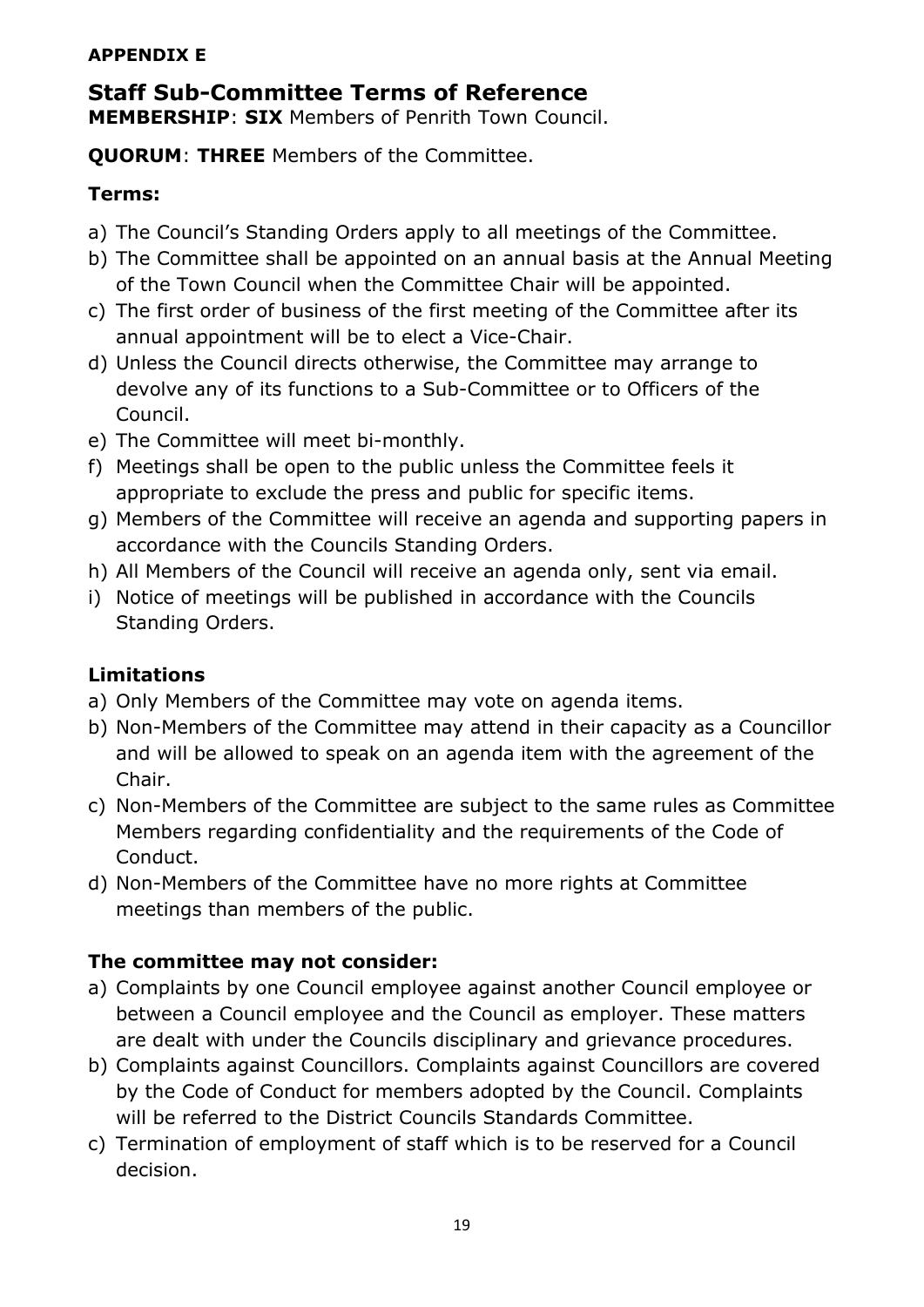## **Responsibilities**

- a) Investigate complaints about Council administration and procedures.
- b) Investigate complaints about Council employees.
- c) Delegate responsibilities and receive recommendations.
- d) Convene a panel for Grievance and Disciplinary arrangements and appeal.

### **Delegated Powers**

The committee has delegated authority:

- a) Resolve the outcome of a formal complaint.
- b) Refer a complaint to Full Council if necessary.
- c) Resolve the outcome of a complaint via Grievance and Disciplinary Panel.
- d) Approve and make recommendations to the Full Council via the Finance Committee.

### **Grievance and Disciplinary Panel Arrangements**

- a) The Panel shall entirely consist of Councillors.
- b) Members are appointed to the Grievance and Disciplinary Panel from the Staffing Sub-Committee when required with a pool of deputies also appointed in event of conflict of interests from members of the Finance Committee and remaining members of the Staff Sub-Committee.
- c) Meetings will be called on an ad-hoc basis as required, called by the Town Clerk and with notice given to the relevant employee.
- d) A minute taker will be present throughout the proceedings.
- e) The Panel will follow the procedure set out in the ACAS Grievance and Disciplinary Procedures.
- f) The Panel has no delegated financial powers.

### **Appeals Panel Arrangements**

- a) Any Member who has been involved in the original Grievance or Disciplinary Panel shall not form part of the Appeals Panel.
- b) The Appeals Panel will be appointed when any appeals against dismissal, grading, disciplinary proceedings, and grievances by employees of the Council are made.
- c) The Town Clerk will call the meeting and notice will be given to the employee.
- d) A minute taker will be present throughout the proceedings.
- e) The Panel will follow the procedures set out in the Disciplinary Procedure.
- f) The Panel has no delegated financial powers.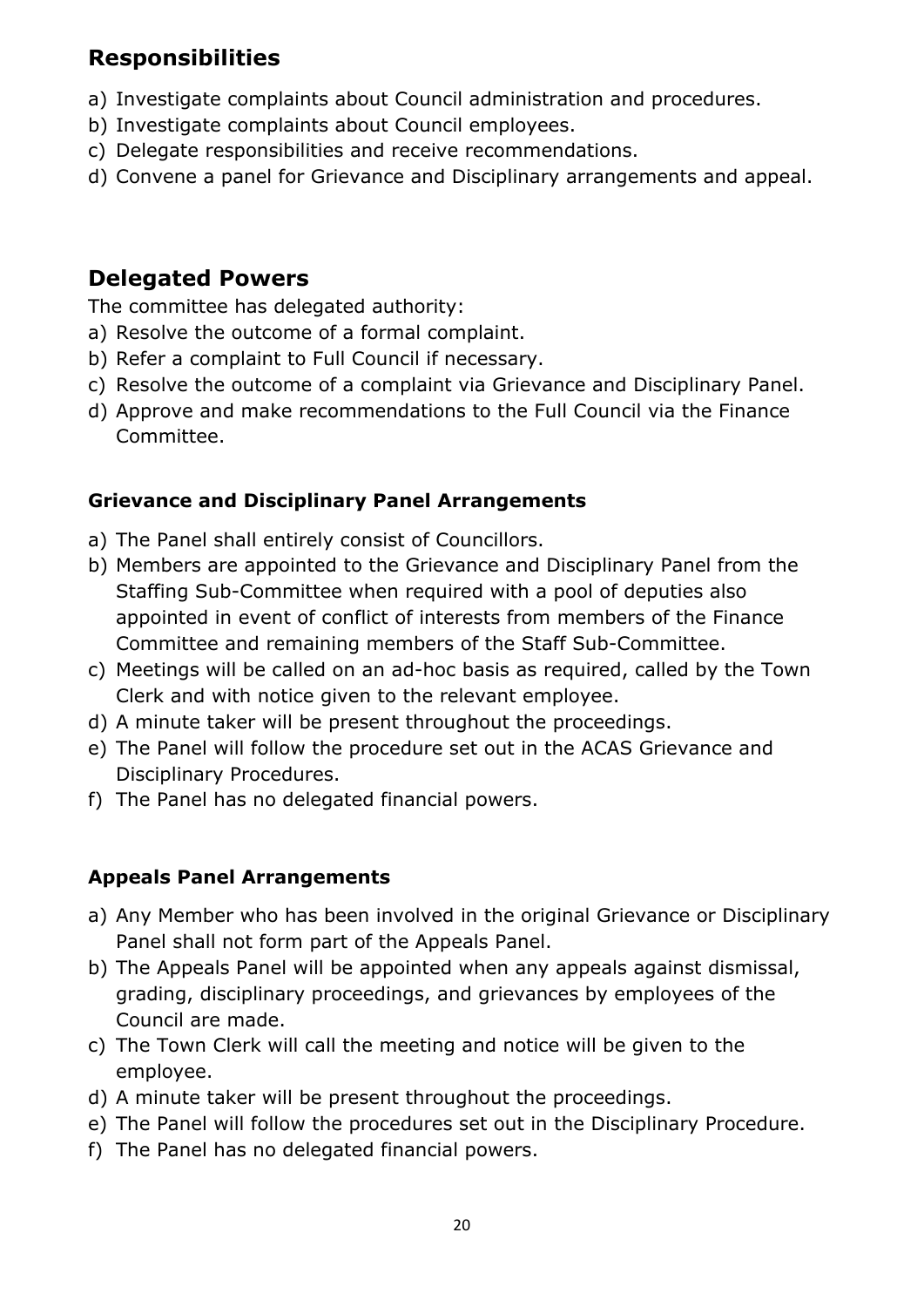#### **APPENDIX F**

#### <span id="page-20-0"></span>**Planning Committee Terms of Reference MEMBERSHIP**: Up to **SIX** Members of Penrith Town Council.

**QUORUM**: **THREE** Members of the Committee.

### **Terms:**

- a) The Council's Standing Orders apply to all meetings of the Committee.
- b) The Committee shall be appointed on an annual basis at the Annual Meeting of the Town Council when the Committee Chair will be appointed.
- c) The first order of business of the first meeting of the Committee after its annual appointment will be to elect a Vice-Chair.
- d) Unless the Council directs otherwise, the Committee may arrange to devolve any of its functions to a Sub-Committee or to Officers of the Council.
- e) The Committee will meet monthly.
- f) Meetings shall be open to the public unless the Committee feels it appropriate to exclude the press and public for specific items.
- g) Members of the Committee will receive an agenda and supporting papers in accordance with the Councils Standing Orders.
- h) All Members of the Council will receive an agenda only, sent via email.
- i) Notice of meetings will be published in accordance with the Councils Standing Orders.

### **Limitations**

- a) Only Members of the Committee may vote on agenda items.
- b) Non-Members of the Committee may attend in their capacity as a Councillor and will be allowed to speak on an agenda item with the agreement of the Chair.
- c) Non-Members of the Committee are subject to the same rules as Committee Members regarding confidentiality and the requirements of the Code of Conduct.
- d) Non-Members of the Committee have no more rights at Committee meetings than members of the public.

## **Responsibilities**

- a) Consider and provide responses to planning applications made to Eden District Council for planning permission.
- b) Consider and provide responses to any proposals by the Local Planning Authority to make Tree Preservation Orders.
- c) Consider consultation responses to the Government's Planning Inspectorate and other appropriate bodies.
- d) Consider and provide responses with respect to the stopping up, diversion, maintenance, or creation of public rights of way.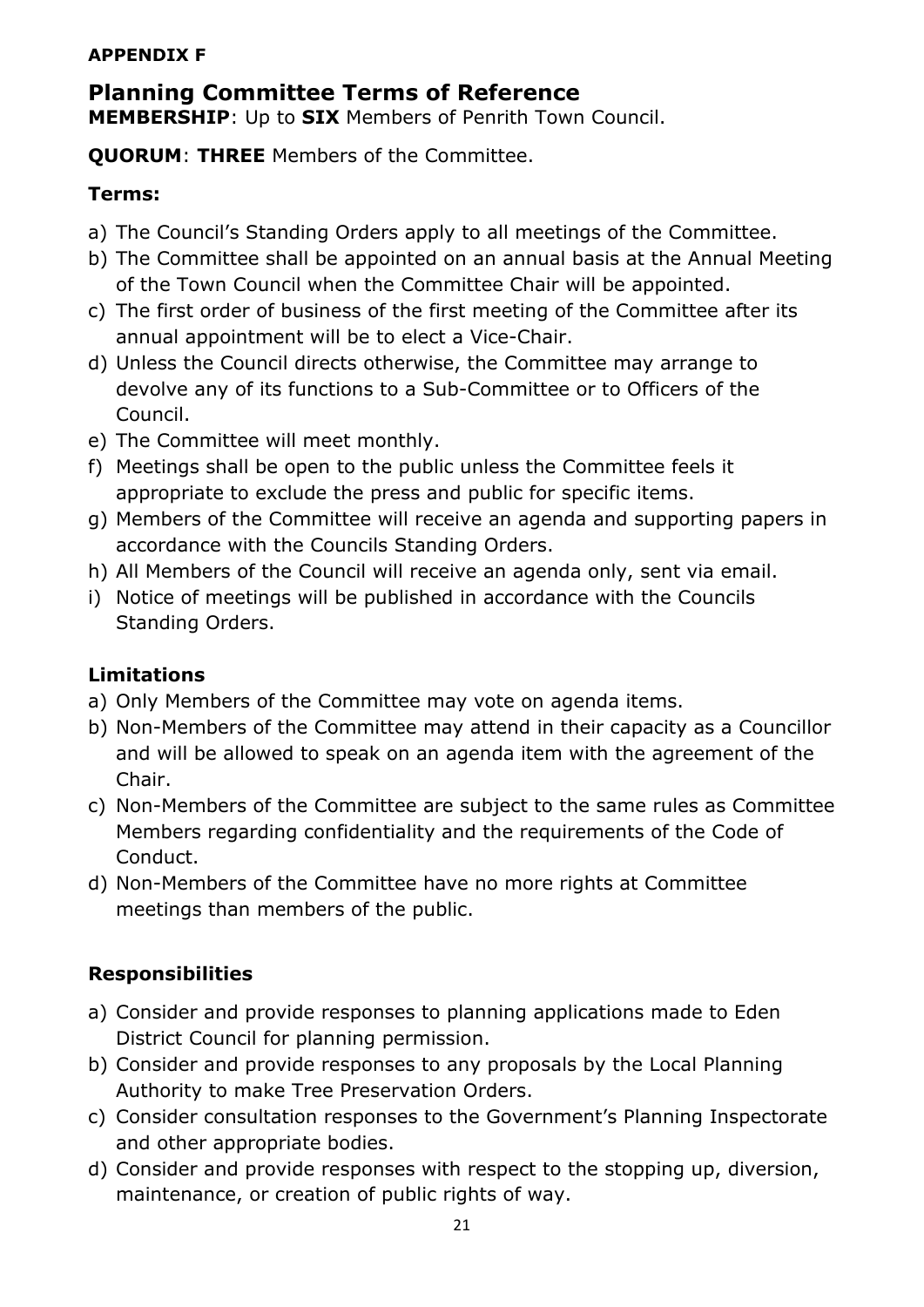- e) Consider and provide responses with respect to footpath/bridleway creation orders, highway adoption orders and other highway notices.
- f) Consider and recommend responses to any proposals with respect to street naming.
- g) Consider and provide responses to proposals with respect to highway and traffic regulation issues and orders.
- h) Develop and implement a Neighbourhood Plan for Penrith.
- i) Delegate areas of responsibility to either a sub-committee or to an office.
- j) Formulate budget recommendation
- k) Develop policy.

### **Delegated Powers**

The committee has delegated authority:

- a) Respond to all planning matters referring contentious and significant applications to full Council for consideration.
- b) Design, develop and approve policy relevant to the Neighbourhood Plan and Climate Change Strategy.
- c) Financial powers within the approved budget for expenditure related to the Neighbourhood Plan budget.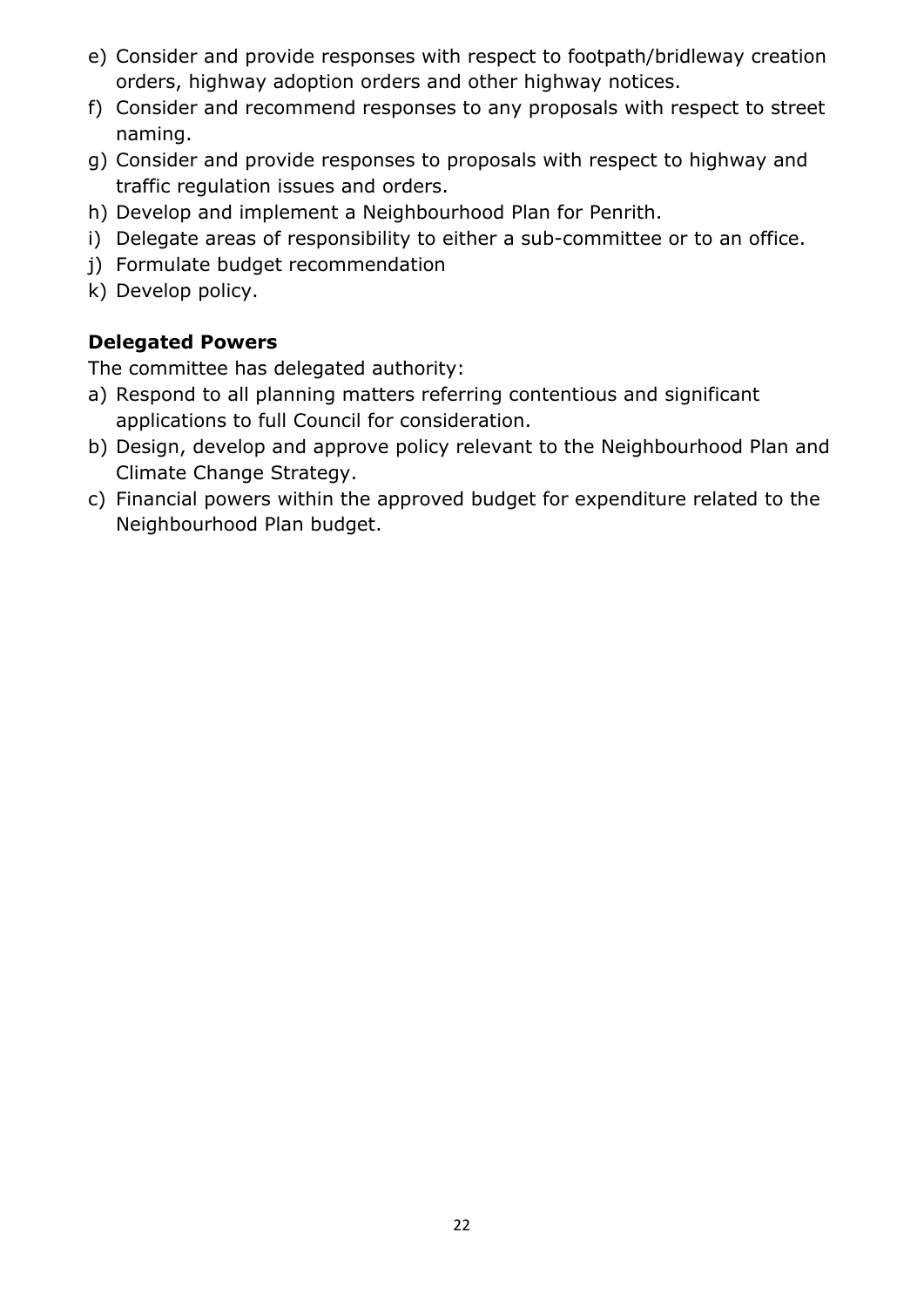#### **APPENDIX G**

## <span id="page-22-0"></span>**Emergency Management Committee Terms of Reference**

- a) The Committee will be summonsed to consider matters of emergency, as determined by the Town Clerk (or in his/her absence another Officer).
- b) The Membership shall be the Council Chair and Vice Chair and Chair of all Committees.
- c) Quorum is THREE.
- d) The Committee may have to convene without public notice as an Emergency Management Committee, depending on the timing and nature of the emergency.
- e) The meeting will be minuted.
- f) The Council Chair is required to report to Council at the earliest opportunity.
- g) An emergency is defined as:
	- i. A matter with significant financial implications greater than £10,000.
	- ii. A matter with significant legal implications.
	- iii. A matter related to the conduct of a Councillor or an employee that would potentially amounts to gross misconduct or bringing the Council into disrepute.